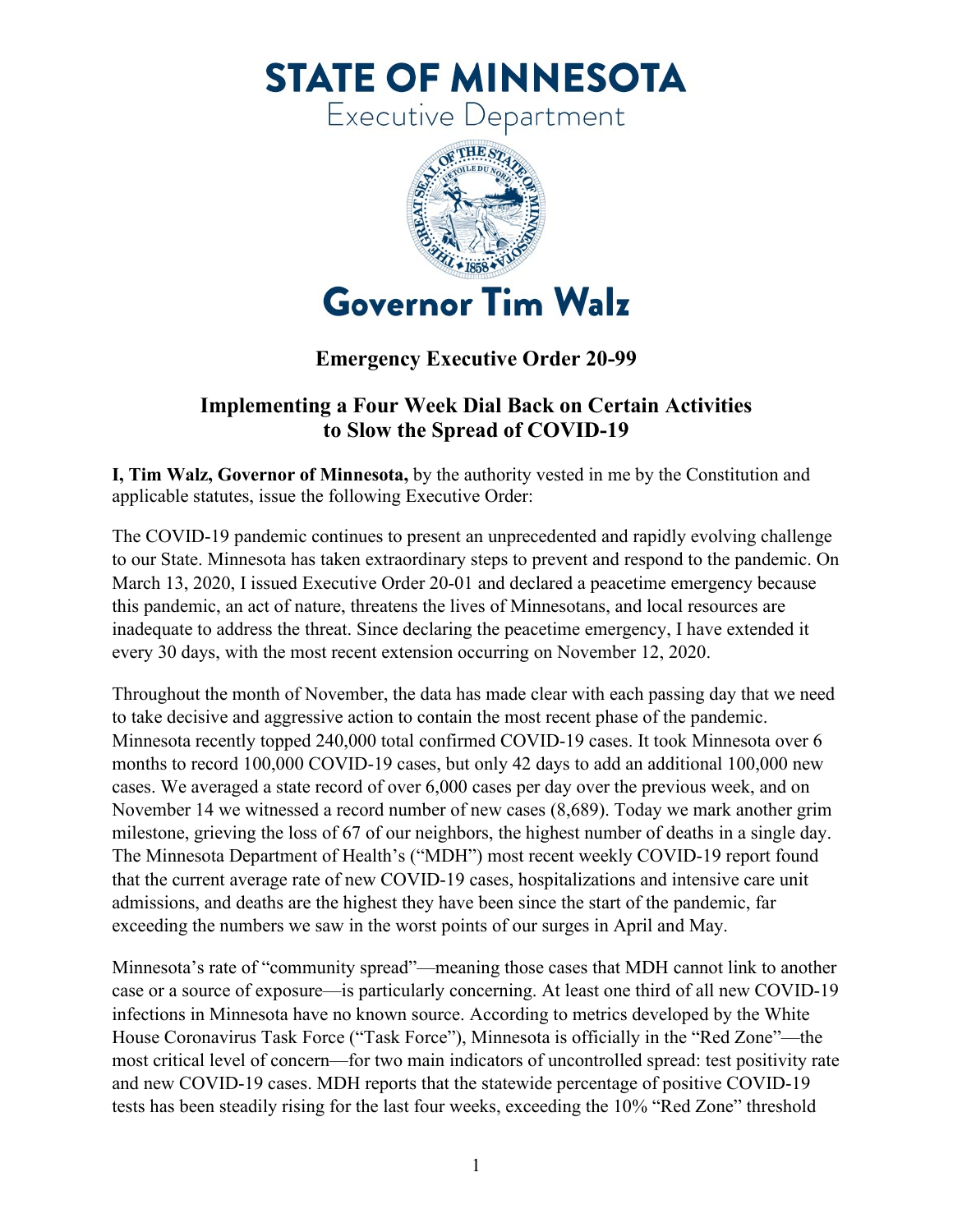for the first time since early May. Further, the Task Force considers a state to be in the "Red Zone" for new cases when it reaches 100 cases per 100,000 residents over the course of a full week. Minnesota is currently averaging over 100 cases per 100,000 residents *each day.* These numbers tell a troubling story. The virus is everywhere, meaning that every interaction we have with people outside of our households poses a risk of transmission. When we cannot effectively trace infections due to community spread, we cannot keep COVID-19 out of our businesses, our schools, or the congregate care facilities that house our most vulnerable residents. For the benefit of our economy and all Minnesotans, we need to buckle down.

I recently issued Executive Order 20-96, which placed limits on the social gatherings and establishments that posed the most serious concern according to MDH data. In the week since, MDH has confirmed over 30 additional outbreaks connected to the gatherings, bars, and restaurants that were encompassed by Executive Order 20-96. Unfortunately, these numbers, our statewide cases, hospitalization rates, and our levels of community spread demonstrate that a temporary dial back on in-person social activity and restrictions on certain businesses are necessary.

Without question, these restrictions are significant and difficult, but this is not the "Stay-at-Home" Order that Minnesotans saw in March and April. As we noted in Executive Order 20-96, we have learned important lessons during this pandemic and must take thoughtful action when we can to prevent the worst projected outcomes. To effectively address a mounting healthcare crisis, we need to go beyond the measures taken in Executive Order 20-96. Accordingly, this Executive Order will also impact the entertainment venues, event spaces, and similar establishments that facilitate risky social interactions. In addition, as a former high school football coach, I recognize the positive health impacts and unique developmental and social benefits of sports. But the 192 outbreaks connected to sports are too concerning to let these activities continue during this dial back. Sports-related cases are nearly twice as prevalent among high school-age children as any other age group, and they increasingly play a key role in the need to move schools to distance learning. Gyms, fitness centers, and exercise studios also need to dial back their operations for similar reasons. The science shows us that exercise leads to higher levels of exertion and exhalation—often by individuals who are not wearing masks greatly increasing the amount of airborne respiratory aerosol droplets that can carry COVID-19.

Finally, MDH has traced over 16,000 cases to out-of-state travel since the outset of this pandemic. The Centers for Disease Control and Prevention ("CDC") warns that travel increases our chances of getting and spreading COVID-19 and that avoiding travel is the best way for us to protect ourselves and others. Our nearest neighbors—North Dakota, South Dakota, Iowa, and Wisconsin—are experiencing some of the highest nationwide per capita increases in COVID-19 cases, and 48 states are now in the Task Force "Red Zone" for new COVID-19 cases. It is simply not a good time for out-of-state travel that is anything short of essential, so this Order clarifies my recommendation that Minnesotans refrain from unnecessary out-of-state travel for the next four weeks and self-quarantine upon their return if they do decide to travel.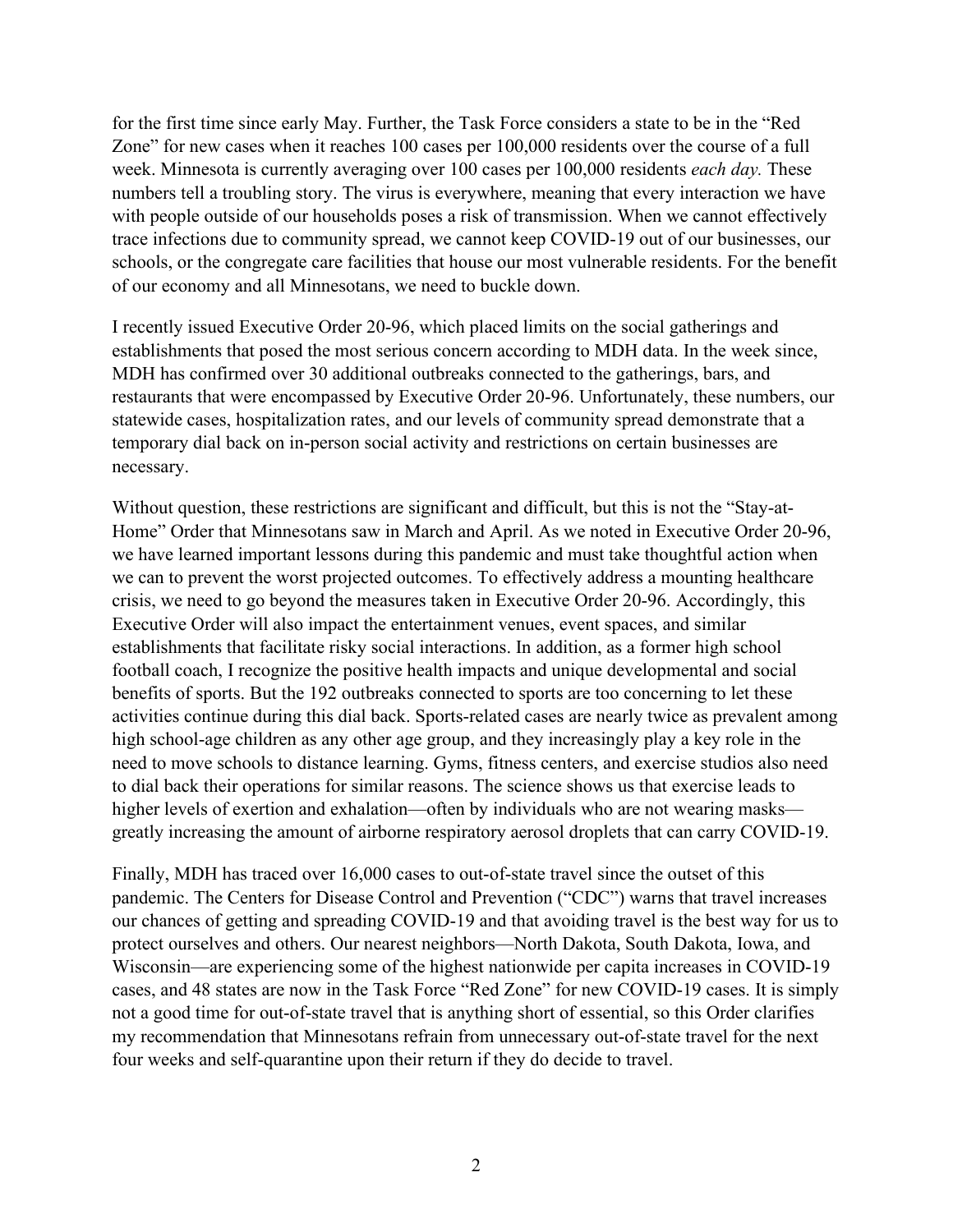MDH case numbers show that extending this dial back to certain settings and businesses is not necessary at this time. For example, we see relatively fewer outbreaks in retail settings, which generally involve brief, masked, transient interactions that pose lower transmission risk. According to the CDC, an individual is not considered a "close contact" of someone with COVID-19 unless they were within 6 feet of the individual for 15 or more minutes. These extended interactions can be limited in retail environments, and MDH will provide further guidance on how to do so. Similarly, professional athletes and collegiate athletic programs have developed strong protocols to protect their athletes, coaches, and staff, including regular testing and self-imposed restrictions when COVID-19 cases reach certain thresholds.

Outbreaks and cases traced to personal care establishments have also been minimal since those establishments reopened. Personal care typically involves one-on-one interactions (as opposed to interactions with multiple persons) and healthcare-like precautions (like the requirement to wear a face shield over a face covering in many situations), reducing the need to restrict these settings during this dial back. Finally, outdoor recreation is an essential outlet for Minnesotans during these challenging times. We discovered in the early stages of our spring reopening that these activities can occur safely, so I encourage Minnesotans to continue to pursue outdoor recreation with members of their household and in compliance with guidance from Department of Natural Resources.

In dialing back on social activities, in-person dining, sports, and fitness establishments, Minnesota joins an increasing number of states imposing similar measures, including California, Colorado, Illinois, Michigan, New Mexico, Oregon, Washington, and Vermont. Certain establishments and businesses can continue to offer goods and services in a safe manner in accordance with applicable guidance available at the Stay Safe Minnesota website [\(https://staysafe.mn.gov\)](https://staysafe.mn.gov/), but many will again have to weather the challenge of adjusting their operations to "to-go" or virtual means. In the near term, we know that this will be a hardship. In the long term, I hope that this significant step will prove beneficial to Minnesotans, our schools, and our economy, and safely bridge the gap to more permanent solutions to this pandemic.

In Minnesota Statutes 2020, section 12.02, the Minnesota Legislature conferred upon the Governor emergency powers to "(1) ensure that preparations of this state will be adequate to deal with disasters, (2) generally protect the public peace, health, and safety, and (3) preserve the lives and property of the people of the state." Pursuant to Minnesota Statutes 2020, section 12.21, subdivision 1, the Governor has general authority to control the state's emergency management as well as carry out the provisions of Minnesota's Emergency Management Act.

Minnesota Statutes 2020, section 12.21, subdivision 3(7), authorizes the Governor to cooperate with federal and state agencies in "matters pertaining to the emergency management of the state and nation." This includes "the direction or control of . . . the conduct of persons in the state, including entrance or exit from any stricken or threatened public place, occupancy of facilities, and . . . public meetings or gatherings." Pursuant to subdivision 3 of that same section, the Governor may "make, amend, and rescind the necessary orders and rules to carry out the provisions" of Minnesota Statutes 2020, Chapter 12. When approved by the Executive Council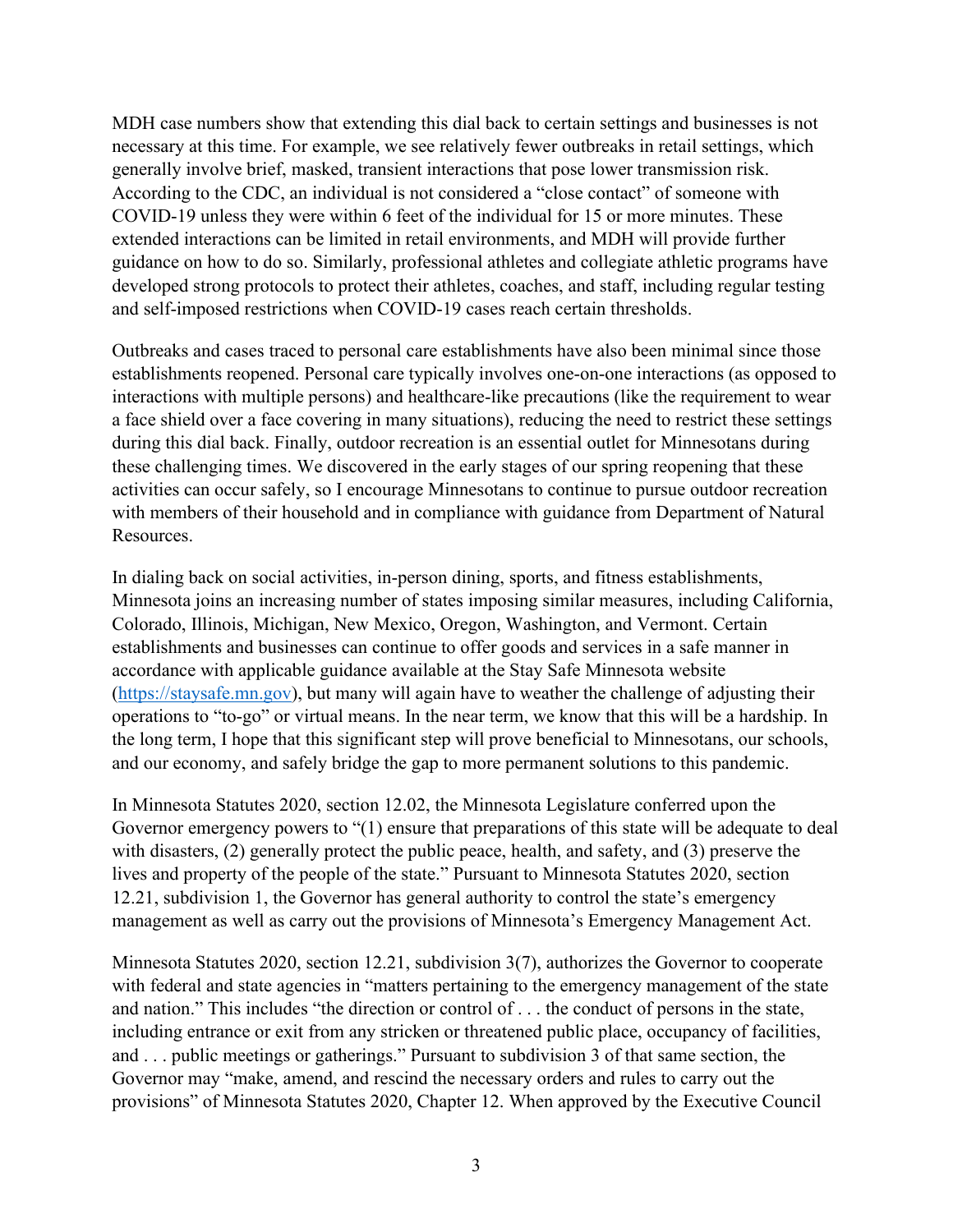and filed in the Office of the Secretary of State, such orders and rules have the force and effect of law during the peacetime emergency. Any inconsistent rules or ordinances of any agency or political subdivision of the state are suspended during the pendency of the emergency.

For these reasons, I order as follows:

- 1. Executive Orders 20-74, 20-85, and 20-96 are rescinded as of Friday, November 20, 2020 at 11:59 pm.
- 2. Paragraphs 6 and 7 of this Executive Order are effective from Friday, November 20, 2020 at 11:59 pm through Friday, December 18, 2020 at 11:59 pm.
- 3. **Masks and face coverings required.** Executive Order 20-81, requiring face coverings in certain settings, remains in full force and effect.
- 4. **At-risk persons.** All persons currently living within the State of Minnesota who are at risk of severe illness from COVID-19, as defined by Executive Order 20-55, are strongly urged to stay at home or in their place of residence and follow the provisions of Executive Order 20-55.

## 5. **Definitions.**

- a. "Home," "homes," "residence," and "residences" are broadly defined to include mobile homes, hotels, motels, shared rental units, shelters, and similar facilities, to the extent they are used for lodging.
- b. "Worker" and "workers" are broadly defined to include owners, proprietors, employees, contractors, vendors, volunteers, and interns.
- c. "Business" and "businesses" are broadly defined to include entities that employ or engage workers, including private-sector entities, public-sector entities, non-profit entities, and state, county, and local governments.
- d. "Critical Businesses" are all businesses whose workers qualified for a Critical Sector exemption under paragraph 6 of Executive Order 20-48.
- e. "Non-Critical Businesses" are all businesses that are not Critical Businesses or Places of Public Accommodation.
- f. "Place of Public Accommodation" means a business, or an educational, refreshment, entertainment, recreation facility, or an institution of any kind, whether licensed or not, whose goods, services, facilities, privileges, advantages, or accommodations are extended, offered, sold, or otherwise made available to the public. This definition also includes those businesses, facilities, and institutions that offer or provide shared or communal goods, services, facilities, privileges, advantages, or accommodations to members of more than a single household, regardless of whether they are made available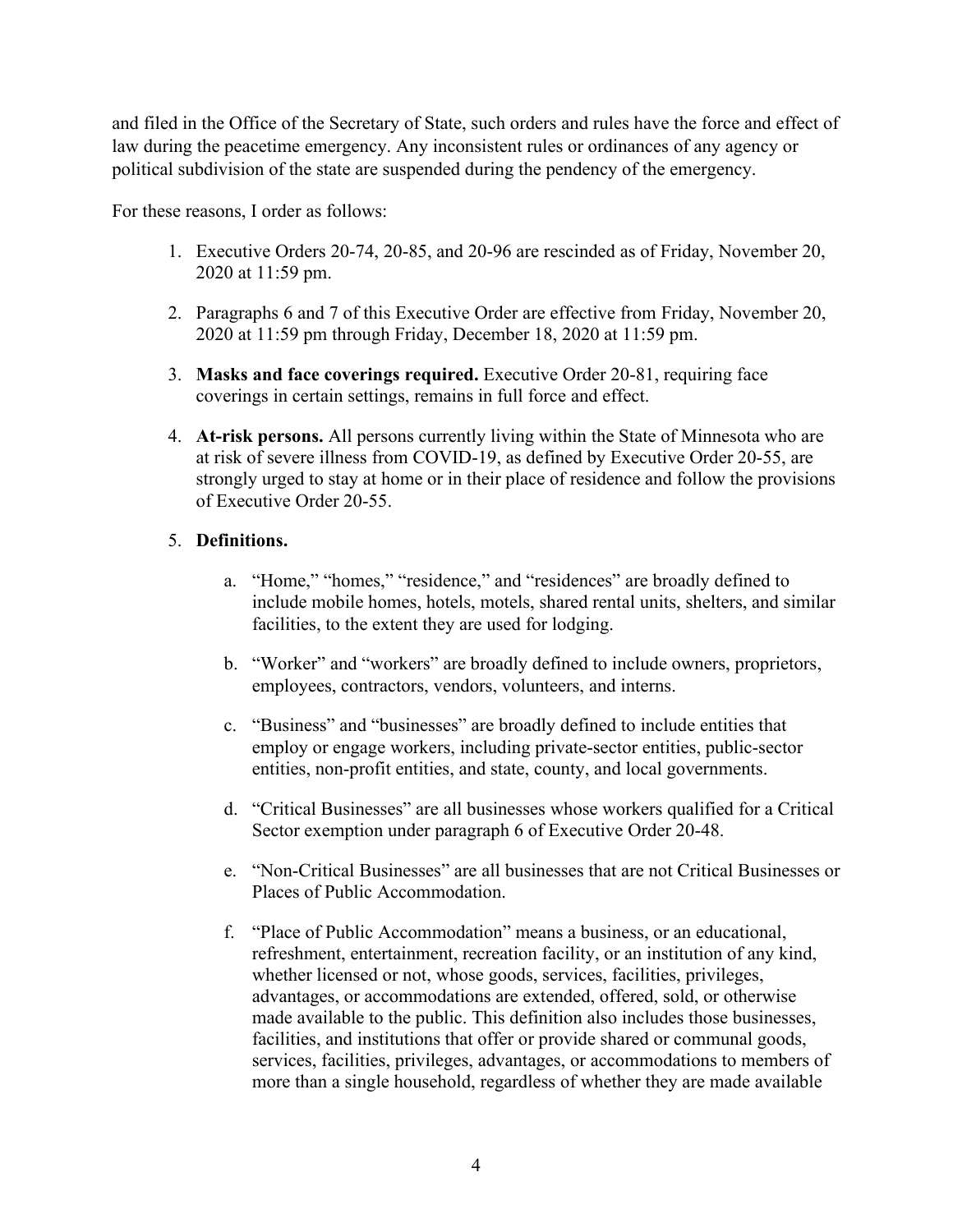to the public. Places of Public Accommodation include, but are not limited to, the businesses identified in paragraph 7.c of this Executive Order.

- g. "Establishments Providing Personal Care Services" are broadly defined to include tanning establishments, body art establishments, tattoo parlors, piercing parlors, businesses offering massage therapy or similar body work, spas, salons, nail salons, cosmetology salons, esthetician salons, advanced practice esthetician salons, eyelash salons, and barber shops. This includes, but is not limited to, all salons and shops licensed by the Minnesota Board of Cosmetologist Examiners and the Minnesota Board of Barber Examiners.
- h. "Organizers" are businesses or individuals who plan, organize, host, or disseminate information encouraging people to attend prohibited social gatherings.
- 6. **Activities outside of the home.** Mindful that we must continue to limit social interactions to protect public health, individual activities outside of the home are subject to the limitations and guidelines set forth below. These requirements may be clarified, as deemed necessary by the Governor, to ensure the health, safety, and security of all Minnesotans. Clarifications will be available for public review at the Stay Safe Minnesota website [\(https://staysafe.mn.gov\)](https://staysafe.mn.gov/).
	- a. **Social gatherings prohibited.** Except as specifically permitted in this Executive Order, social gatherings are prohibited. Social gatherings are groups of individuals, who are not members of the same household, congregated together for a common or coordinated social, community, or leisure purpose—even if social distancing can be maintained. This prohibition includes indoor and outdoor gatherings, planned and spontaneous gatherings, and public and private gatherings. Organizers of prohibited social gatherings may be subject to appropriate enforcement action by city, county, and/or state authorities pursuant to paragraph 10 of this Executive Order.
		- i. **Activity by workers or customers.** Prohibited social gatherings do not include activity by workers or customers of businesses permitted to remain open under this Executive Order, providing that those businesses follow the requirements and limitations set forth in this Executive Order.
		- ii. **Places of Public Accommodation permitted to be open.** Prohibited social gatherings do not include persons in Places of Public Accommodation that are permitted to be open to members of the public under this Executive Order, provided that those Places of Public Accommodation follow the requirements and limitations set forth in this Executive Order.
		- iii. **Educational and care services for children and youth.** Prohibited social gatherings do not include educational and care services for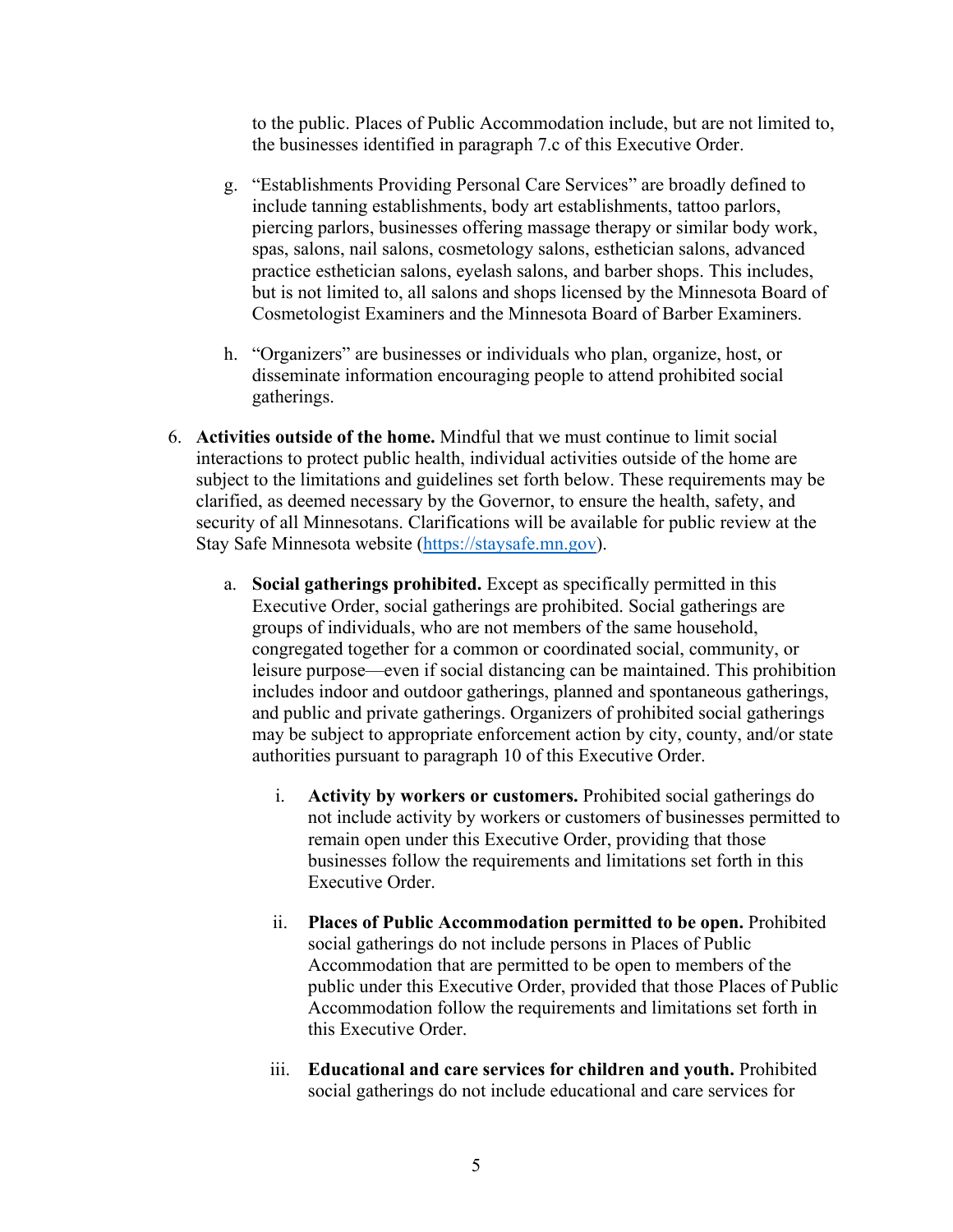children and youth, including child care, educational support services for distance and hybrid learners, and other educational services. Prohibited social gatherings do not include services in a personal home, such as family, friend, and neighbor care necessary for workers to continue to perform their duties. Individuals and programs providing educational support services must follow the applicable guidance available at the Stay Safe Minnesota website [\(https://staysafe.mn.gov\)](https://staysafe.mn.gov/).

- iv. **Care of others.** Individuals may care for a family member, friend, or pet in another household, and may transport family members, friends, or pets, including the transport of children pursuant to existing parenting time schedules or other visitation schedules pertaining to a child in need of protective services (CHIPS) proceeding.
- v. **Relocation to ensure safety.** Nothing in this Executive Order should be construed to prevent individuals whose homes or residences are unsafe or become unsafe, including individuals who have suffered or are at risk of domestic violence or for whom the safety, sanitation, or essential operations of their home or residence cannot be maintained, from leaving their home or residence, or relocating to a safe alternative home or residence.
- vi. **Health and safety activities.** Nothing in this Executive Order should be construed to prevent individuals from seeking emergency services; obtaining medical services, supplies, or medications; donating blood; or visiting a healthcare or dental professional or facility, or a veterinarian.
- vii. **Sobriety and mental health support groups.** Prohibited social gatherings do not include sobriety or other mental health support groups. Remote meetings are encouraged whenever possible. When remote meetings are not possible, smaller meetings of shorter duration are encouraged. Any in-person meetings must comply with applicable public health guidance, including relevant MDH guidance.
- viii. **Health care and residential facilities.** Prohibited social gatherings do not include gatherings of persons in health care facilities, long-term care facilities, residential treatment facilities, residential and in-home programs licensed by the Minnesota Department of Human Services, correctional facilities, juvenile justice facilities, and shelters or drop-in centers. These facilities and settings must continue to follow applicable state and federal guidance, including guidance related to visitation. In-person visitation may not be possible under that guidance, and individuals are strongly encouraged to visit with loved ones virtually.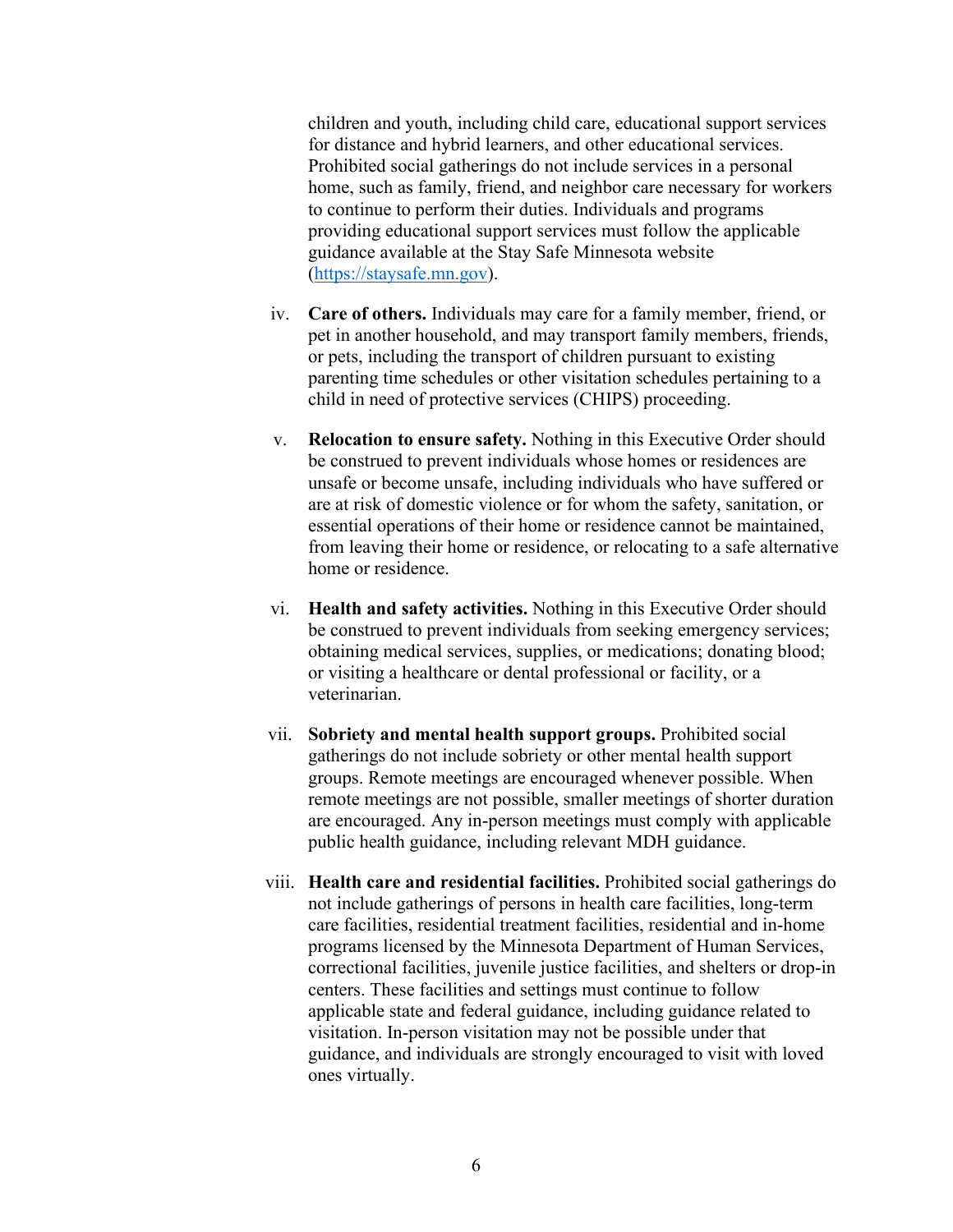- ix. **Displacement.** Individuals without a home are exempt from the restrictions on gatherings in this Executive Order, but they are strongly encouraged to avoid gatherings whenever possible. Executive Order 20-55, which includes provisions related to encampments, remains in full force and effect.
- x. **Moving or relocation.** Individuals are permitted to move to a new home or place of residence, provided that they follow MDH and CDC guidelines to the maximum extent possible.
- xi. **Legislative and other governmental meetings.** The limits on gatherings in this Executive Order do not apply to legislative and other governmental meetings. Remote meetings are strongly encouraged whenever possible as permitted by state or local authority.
- xii. **The Judicial Branch.** The limits on gatherings in this Executive Order do not apply to proceedings held by the Minnesota Judicial Branch. Proceedings held by the Judicial Branch are subject to the policies established by the chief justice and will occur as directed by court order. Individuals may appear as directed by a Minnesota state court, including to serve as a juror, appear as a party, as a witness, or as legal counsel on behalf of a party, or otherwise to comply as directed by a court order, subpoena, or summons.
- xiii. **Federal activities.** Nothing in this Executive Order will be construed to limit, prohibit, or restrict in any way the operations of the federal government or the movement of federal officials in Minnesota while acting in their official capacity, including federal judicial, legislative, and executive staff and personnel.
- xiv. **Drive-in gatherings.** To enable safe congregation of people, drive-in gatherings are permitted, provided that all participants remain within their own vehicles and follow the applicable guidance available at the Stay Safe Minnesota website [\(https://staysafe.mn.gov\)](https://staysafe.mn.gov/).
- xv. **Weddings, funerals, and services.** Places of worship, funeral homes, and other venues that offer gathering space for wedding ceremonies, funeral services, or other planned services such as worship, rituals, prayer meetings, or scripture studies are strongly encouraged to offer virtual alternatives to the maximum extent possible. Places of worship, funeral homes, and other venues that offer gathering space for wedding services, funeral services, or other planned services such as worship, rituals, prayer meetings, or scripture studies, may host such wedding ceremonies, funeral services, or other services, provided that they adhere to the following requirements: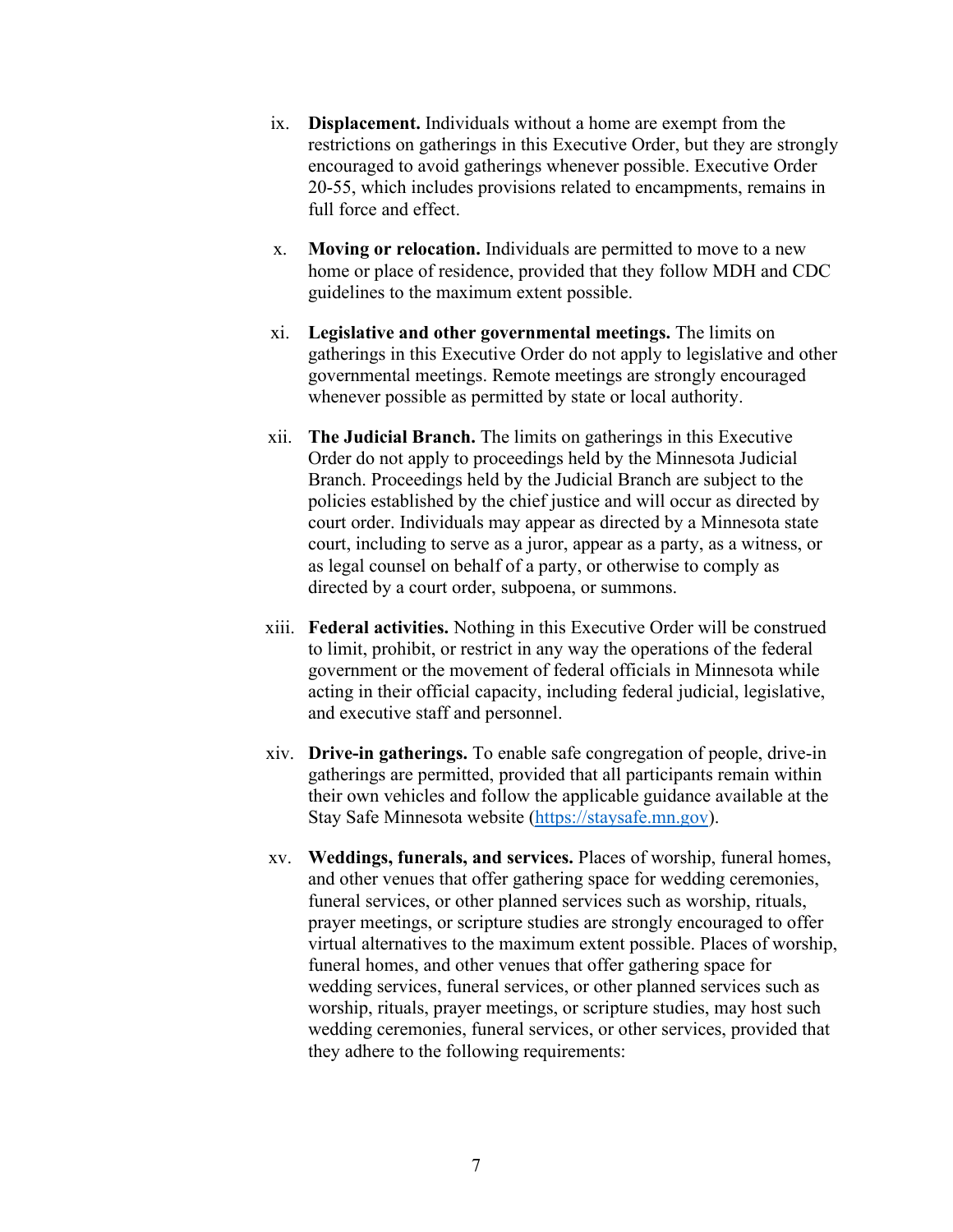- A. In all settings, ensure a minimum of 6 feet of physical distancing between households.
- B. In indoor settings, occupancy must not exceed 50 percent of the normal occupant capacity as determined by the fire marshal, with a maximum of 250 people in a single selfcontained space.
- C. In outdoor settings, gatherings must not exceed 250 individuals.
- D. Develop and implement a COVID-19 Preparedness Plan in accordance with applicable guidance available at the Stay Safe Minnesota website [\(https://staysafe.mn.gov\)](https://staysafe.mn.gov/).
- xvi. **Celebrations and receptions.** Individuals, venues, and businesses **must not** host celebrations, receptions, private parties, or other social gatherings, including but not limited to those connected to weddings, funerals, life milestones (such as birthdays or retirements), family reunions, planned religious services, and other similar occasions.
- b. **Outdoor recreational activity.** Individuals **must not** engage in outdoor recreational activities where they will come into close proximity with others from different households. Individuals may engage in the activities listed below, provided that they follow the Minnesota Department of Natural Resources ("DNR") and MDH guidelines on outdoor recreation and guidelines for facilities and the public ("Outdoor Recreation Guidelines"), available at DNR's COVID-19 website [\(https://www.dnr.state.mn.us/covid-](https://www.dnr.state.mn.us/covid-19.html)[19.html\)](https://www.dnr.state.mn.us/covid-19.html):
	- i. Individuals may engage in any outdoor activity that is dependent upon or derives its principal benefit from natural surroundings and open space, including but not limited to hunting, fishing, trapping, boating, hiking, biking, golfing, picnicking, skiing, skating, and snowshoeing for the purposes of pleasure, rest, exercise, or relaxation, provided that the activity can be engaged in accordance with the Outdoor Recreation Guidelines, including maintaining at least six feet of separation between participants from different households. Groups **within a single household** may engage in outdoor activities or sports that do not allow for social distancing (*e.g.*, soccer or basketball) but must not engage in such activities with members of other households.
	- ii. Outdoor recreational activities allowed by this Executive Order **do not include** performances, competitions, team events, tournaments, races, rallies, organized sports, organized group classes, spectator events, fairs, or any other events that involve the gathering of individuals from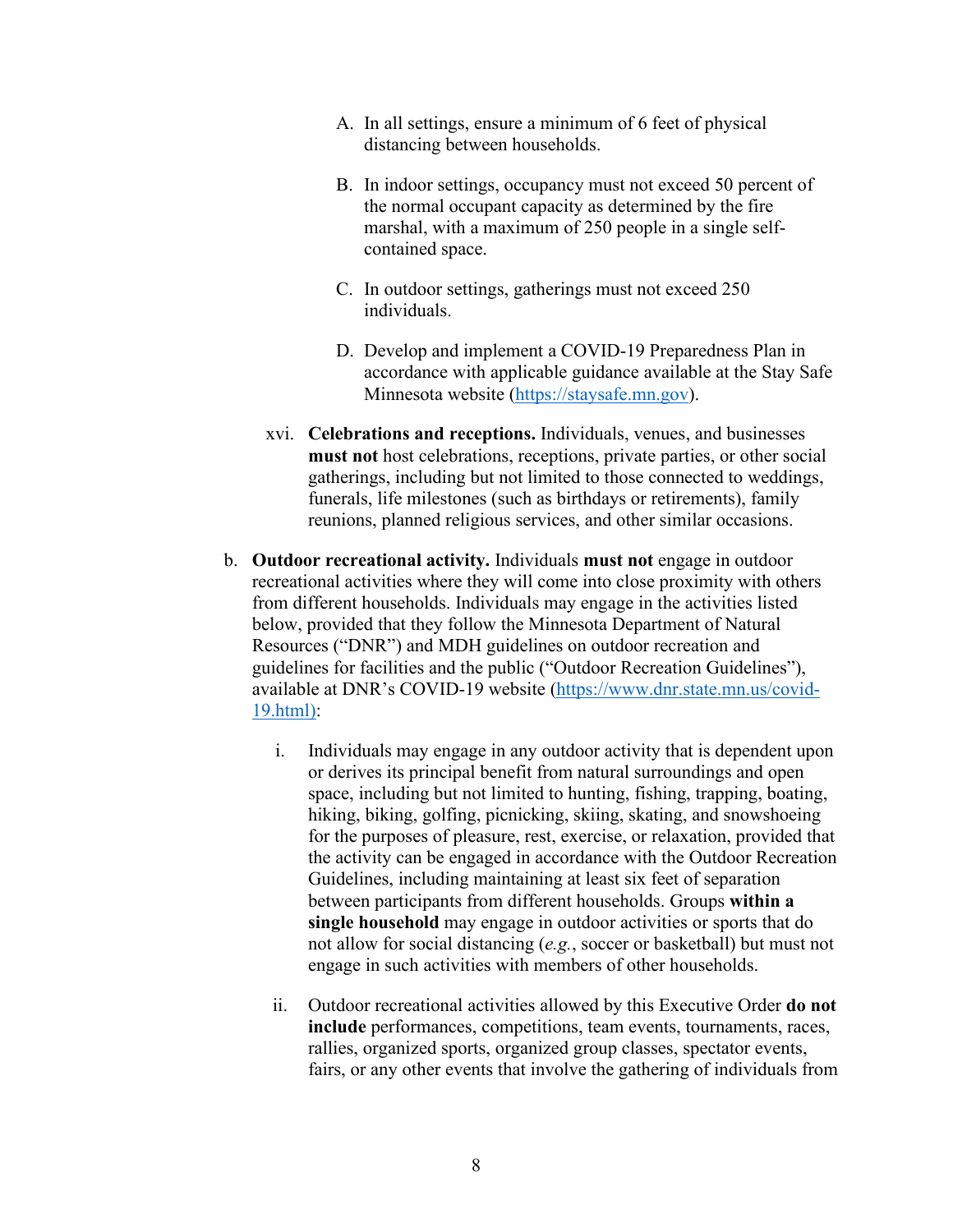more than one household. This paragraph does not impact professional or intercollegiate sports activities permitted under paragraph 7.h.ii.

- iii. All persons participating in outdoor recreational activities under this Executive Order must follow the Outdoor Recreation Guidelines available at DNR's COVID-19 website [\(https://www.dnr.state.mn.us/covid-19.html\)](https://www.dnr.state.mn.us/covid-19.html).
- iv. Nothing in this paragraph permits trespass upon private property, and all activities undertaken pursuant to this paragraph must be undertaken in accordance with Minnesota law, including but not limited to license and permit requirements, invasive species regulations, and park rules. Nothing in this paragraph should be construed to abrogate existing local authority to limit or restrict activities or close facilities.
- c. **Voting.** Individuals are permitted and encouraged to vote in all state and local elections. Voters are also encouraged to vote by mail using an absentee ballot where feasible. Additional information is available at the Secretary of State's website [\(https://www.sos.state.mn.us/election-administration](https://www.sos.state.mn.us/election-administration-campaigns/elections-calendar/2020-elections-and-covid-19/)[campaigns/elections-calendar/2020-elections-and-covid-19/\)](https://www.sos.state.mn.us/election-administration-campaigns/elections-calendar/2020-elections-and-covid-19/).
- d. **Unnecessary travel strongly discouraged.** Consistent with federal guidance and to protect our neighbors, Minnesotans are encouraged to stay close to home and are strongly discouraged from engaging in unnecessary travel, particularly to other states or countries.
- e. **Travel advisory.** Persons arriving in Minnesota from other states or countries, including returning Minnesota residents, are strongly encouraged to practice self-quarantine for 14 days after arrival by limiting their interactions to their immediate household. This recommendation does not apply to individuals who must cross state or country borders for work, study, medical care, or personal safety and security. Students returning home for school breaks are strongly encouraged to follow the recommendations available at MDH's Institutes of Higher Education website [\(https://www.health.state.mn.us/diseases/coronavirus/schools/ihe.html\)](https://www.health.state.mn.us/diseases/coronavirus/schools/ihe.html).
- f. **Guidelines.** Individuals engaging in activities outside of the home must follow the requirements of this Executive Order, Executive Order 20-81 (face coverings), and MDH and CDC Guidelines. Individuals engaging in outdoor recreational activities must follow the Outdoor Recreation Guidelines available at DNR's COVID-19 website [\(https://www.dnr.state.mn.us/covid-](https://www.dnr.state.mn.us/covid-19.html)[19.html\)](https://www.dnr.state.mn.us/covid-19.html).

## g. **Tribal activities and lands.**

i. Activities by tribal members within the boundaries of their tribal reservations are exempt from the restrictions in this Executive Order but may be subject to restrictions by tribal authorities.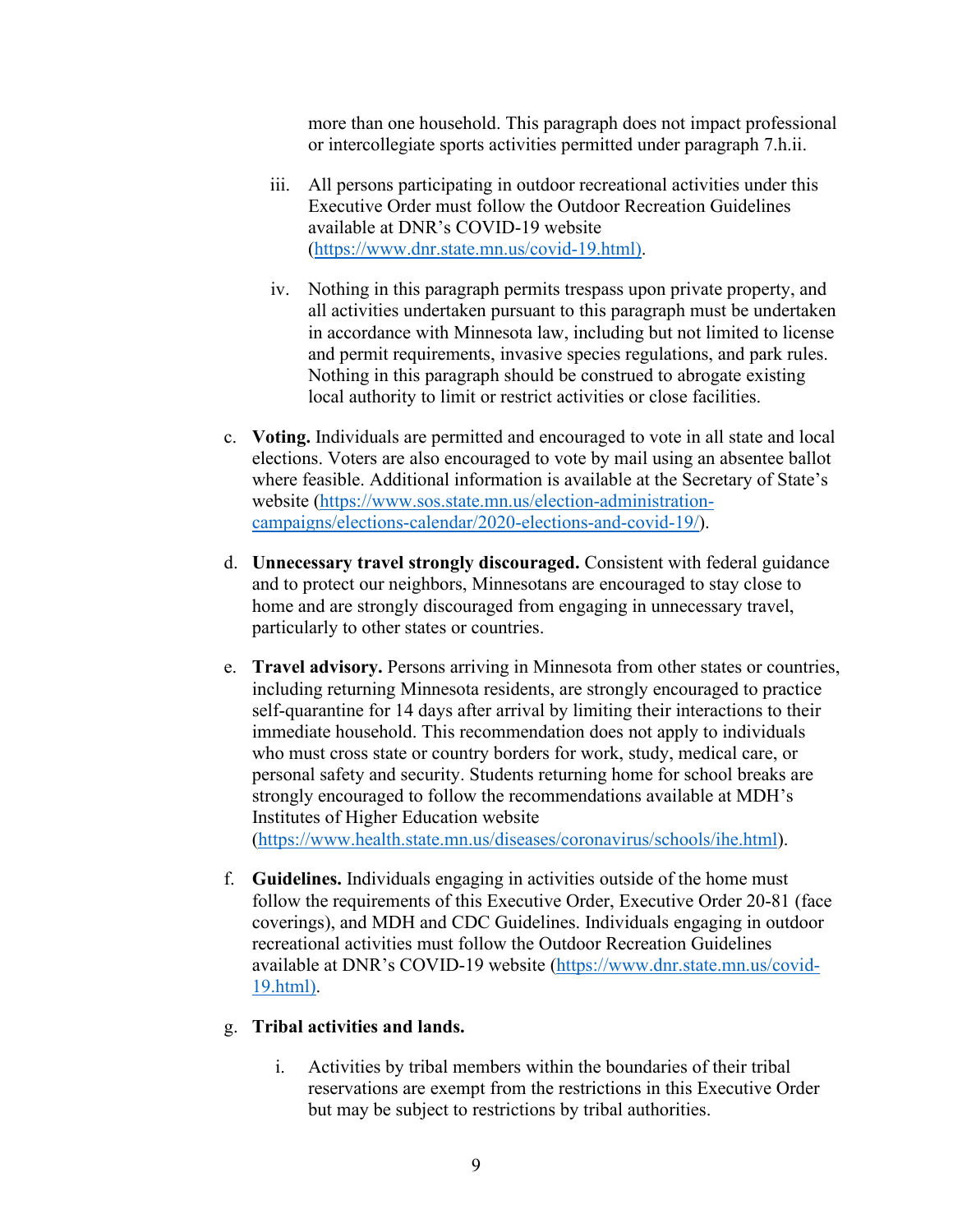- ii. Activities within the boundaries of federal land held in trust for one of the 11 Minnesota Tribal Nations are exempt from the restrictions in this Executive Order but may be subject to restrictions by tribal authorities.
- iii. Activities by tribal members to exercise their federal treaty rights within the boundaries of their treaty territory (also known as "ceded territory") are exempt from the restrictions in this Executive Order but may be subject to restrictions by applicable tribal authorities.
- iv. Tribal members may travel to and from their tribal reservations in accordance with applicable tribal law.
- 7. **Workers and businesses.** Workers and businesses are subject to the requirements set forth below. These requirements may be clarified, as deemed necessary by the Governor, to ensure the health, safety, and security of all Minnesotans. Clarifications will be available for public review at the State's COVID-19 website [\(https://mn.gov/covid19/\)](https://mn.gov/covid19/).
	- a. **Continue to work from home whenever possible.** Any worker who can work from home must do so.
	- b. **Safe work.** The protections noted in Executive Order 20-54 (Protecting Workers from Unsafe Working Conditions and Retaliation) remain in full force and effect. All work must be conducted in a manner that adheres to Minnesota OSHA Standards and MDH and CDC Guidelines, including social distancing and hygiene practices. Under existing law and authority, DLI may issue citations, civil penalties, or closure orders to places of employment with unsafe or unhealthy conditions, and DLI may penalize businesses that retaliate against employees who raise safety and health concerns.
	- c. **Places of Public Accommodation.** Places of Public Accommodation are subject to the following requirements and limitations:
		- i. **All Places of Public Accommodation open under this Executive Order must adhere to the requirements set forth in paragraph 7.d of this order**, including development and implementation of a COVID-19 Preparedness Plan in accordance with applicable guidance available at the Stay Safe Minnesota website [\(https://staysafe.mn.gov\)](https://staysafe.mn.gov/).
		- ii. For the purposes of this Executive Order, the following establishments and facilities are not Places of Public Accommodation:
			- A. Establishments and facilities that offer food and beverage not for on-premises consumption, including grocery stores, markets, convenience stores, pharmacies, drug stores, and food pantries, other than those portions of the Place of Public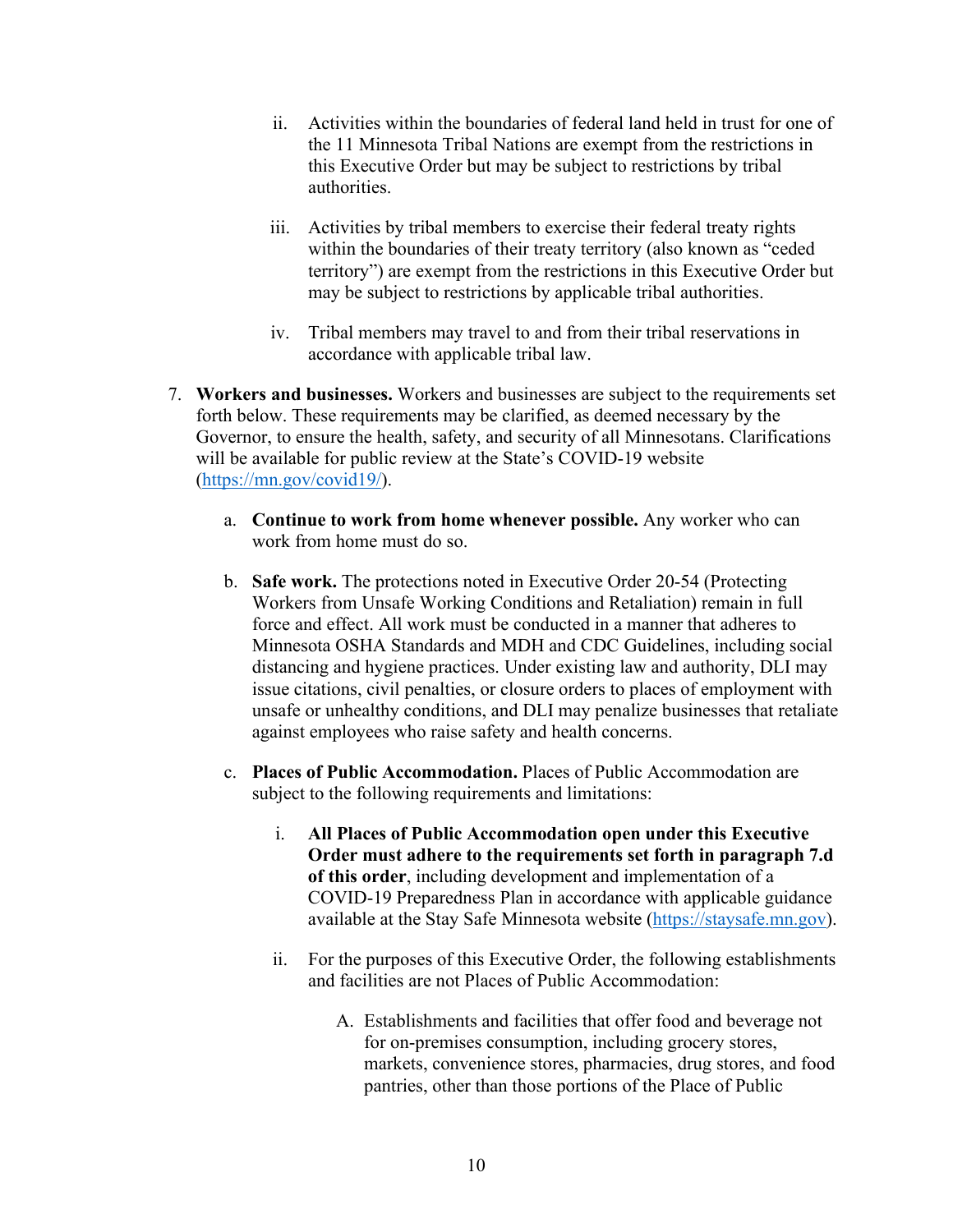Accommodation otherwise subject to the requirements of this paragraph 7.c.

- B. Health care facilities, child care facilities, residential care facilities, congregate care facilities, correctional facilities, and juvenile justice facilities.
- C. Crisis shelters, soup kitchens, or similar institutions.
- D. Restaurants and food courts inside the secured zones of airports.
- iii. **Certain Places of Public Accommodation Closed to Members of the Public.** The following Places of Public Accommodation are closed to members of the public as set forth below. "Members of the public" means people who are not workers affiliated with the Place of Public Accommodation.
	- A. Restaurants, food courts, cafes, coffeehouses, bars, taverns, breweries, microbreweries, distilleries, brewer taprooms, micro distiller cocktail rooms, tasting rooms, wineries, cideries, clubhouses, dining clubs, tobacco product shops, hookah bars, cigar bars, vaping lounges, and other Places of Public Accommodation offering food, beverages (including alcoholic beverages), or tobacco products for on-premises consumption are closed to ingress, egress, use, and occupancy by members of the public, except as set forth below.
		- 1. The above establishments may, and are encouraged to, offer food and beverage using delivery services, window service, walk-up service, drive-through service, or drive-up service. In offering food or beverage service under this paragraph, a Place of Public Accommodation may permit up to five members of the public at one time in the place of public accommodation for the purpose of picking up their food or beverage orders. All such establishments musts follow the requirements for all businesses set forth below and industry-specific guidance available on the Stay Safe Minnesota website [\(https://staysafe.mn.gov\)](https://staysafe.mn.gov/).
		- 2. Because indoor dine-in service is prohibited at restaurants, for the purposes of Minnesota Laws 2020, Chapter 75, Limited Off-Sale for Restaurants Closed by Executive Order, nothing in this Executive Order constitutes, prescribes, or should be deemed as, the expiration, termination, or rescission of the closure of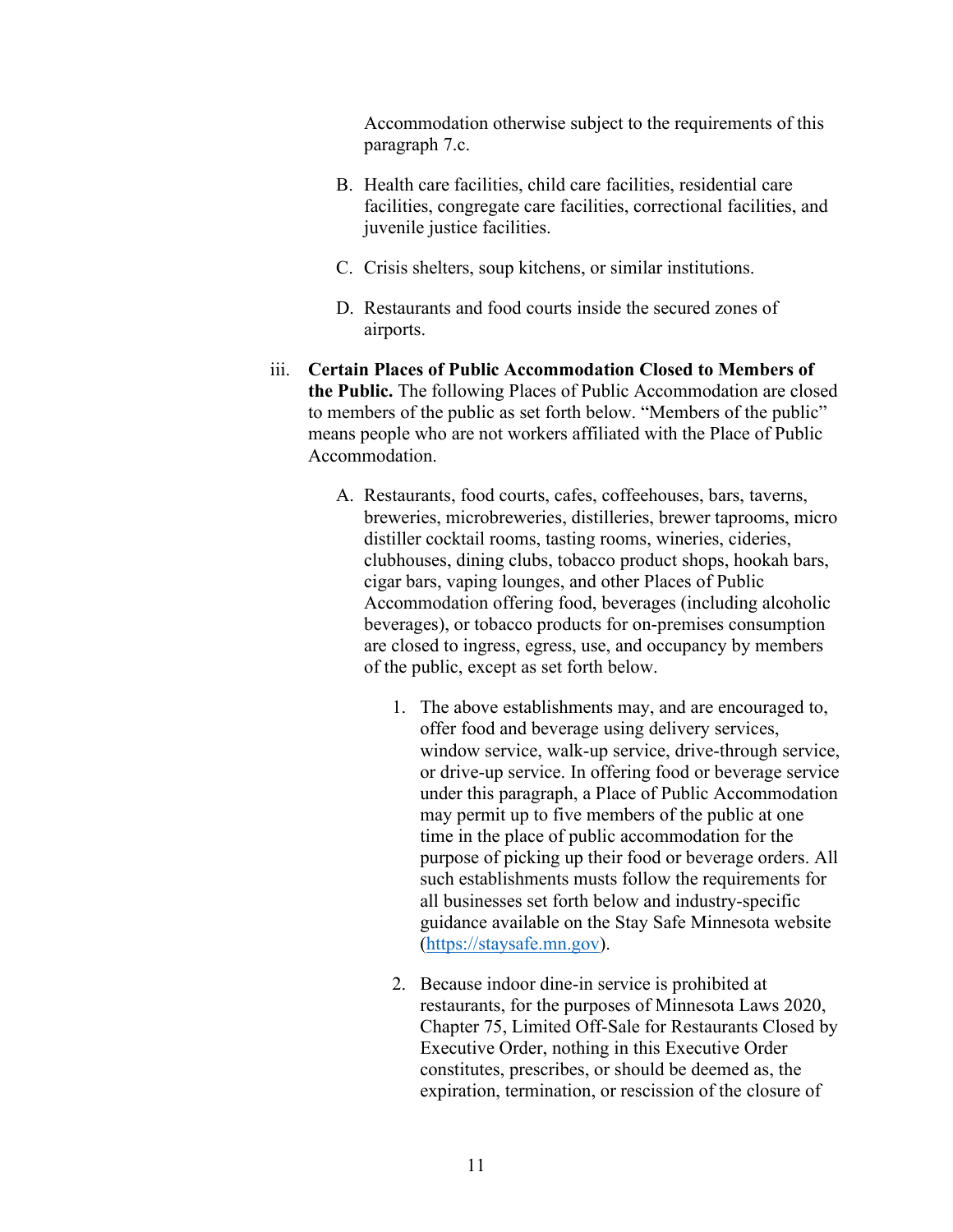restaurants as set forth in Executive Order 20-04, as modified and extended by Executive Orders 20-18 and 20-33, or any subsequent order. As set forth in Minnesota Laws 2020, Chapter 75, limited off-sale of alcoholic beverages is authorized only for take-out service with a prepared take-out food order, and delivery is not authorized.

- B. Public pools, as defined in Minnesota Statutes 2020, Section 144.1222, subdivision 4(d), are closed to ingress, egress, use, and occupancy.
- C. Gymnasiums, fitness centers, recreation centers, indoor sports facilities, indoor climbing facilities, trampoline parks, indoor and outdoor exercise facilities, martial arts facilities, and dance and exercise studios are closed to ingress, egress, use, and occupancy by members of the public. This includes shared or communal facilities serving more than a single household, regardless of whether such facilities are open to the public, including but not limited to those facilities located in an apartment building, condominium, or housing complex. Outdoor sports and recreation facilities may be open to members of the public only as permitted under paragraph 7.c.iv. These establishments may, and are encouraged to, use their facilities to provide virtual or remote programming. These establishments may also remain open to exclusively provide services permitted under paragraphs 7.e and 7.f.
- D. Venues providing indoor events and entertainment such as theaters, cinemas, concert halls, festivals, fairs, vendor fairs, museums, performance venues, stadiums, arcades, and bowling alleys are closed to ingress, egress, use, and occupancy by members of the public. Such establishments may, and are encouraged to, use their facilities to provide virtual or remote programming.
- E. Venues providing outdoor events and entertainment such as racetracks, paintball, go-karts, mini-golf, performance venues, festivals, fairs, vendor fairs, and amusement parks are closed to ingress, egress, use, and occupancy by members of the public. Such venues may offer "drive-in" or "drive-through" experiences, provided that all participants remain within their own vehicles and follow the applicable guidance available at the Stay Safe Minnesota website [\(https://staysafe.mn.gov\)](https://staysafe.mn.gov/).
- F. For professional and intercollegiate athletes and teams authorized to practice and compete under paragraph 7.h.ii.B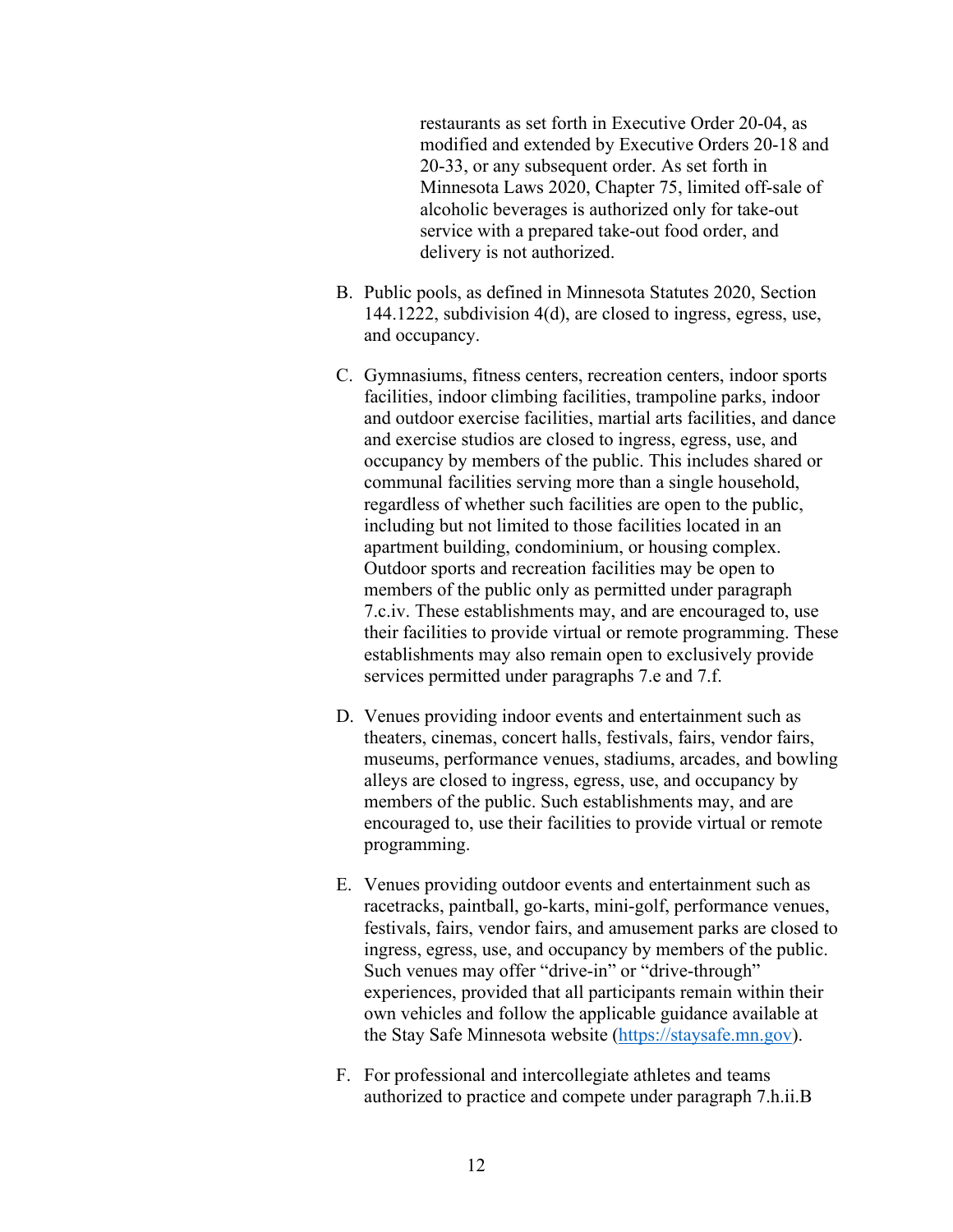and C, this closure of event and entertainment venues to members of the public means that only athletes, coaches, and other essential staff are authorized to be present in venues hosting these activities. Spectators, including family and friends of participants and staff, are not permitted to attend permitted sporting events or practices.

- iv. **Outdoor recreational facilities.** The below facilities are permitted to be open and do business, provided that they adhere to paragraphs 6 and 7 of this Executive Order and the Outdoor Recreation Guidelines available at the Stay Safe Minnesota website [\(https://staysafe.mn.gov\)](https://staysafe.mn.gov/). Businesses and Places of Public Accommodation associated with outdoor recreational facilities must comply with paragraphs 6 and 7 of this Executive Order, as applicable, including closure to members of the public pursuant to paragraph 7.c. I encourage public outdoor recreational facilities to be open for all Minnesotans, including families and children, and direct all individuals utilizing such facilities to follow the Outdoor Recreation Guidelines. All outdoor recreational activities and facilities must also comply with Minnesota law, including but not limited to license and permit requirements, invasive species regulations, and park rules.
	- A. Minnesota State Parks, Trails, State Forests, State Recreation Areas, Wildlife Management Areas, Scientific and Natural Areas, and other State managed recreational lands.
	- B. Locally, regionally, publicly, and privately managed outdoor parks, trails, arboretums, and gardens.
	- C. State, regional, or local public water accesses.
	- D. Public and private marinas and docks that provide storage, docking, and mooring services to slip owners, seasonal renters, and the general public, as well as facilities that provide safetyrelated services including fueling, emergency dockage, and sanitary pump-out stations.
	- E. Public and private golf courses and outdoor driving ranges.
	- F. Ski areas, Nordic trails, snow tubing hills, sledding hills, and outdoor skating rinks.
	- G. Lake service providers to install, repair, and remove docks, boatlifts, and other water related equipment or deliver boats.
	- H. Outdoor shooting ranges and game farms.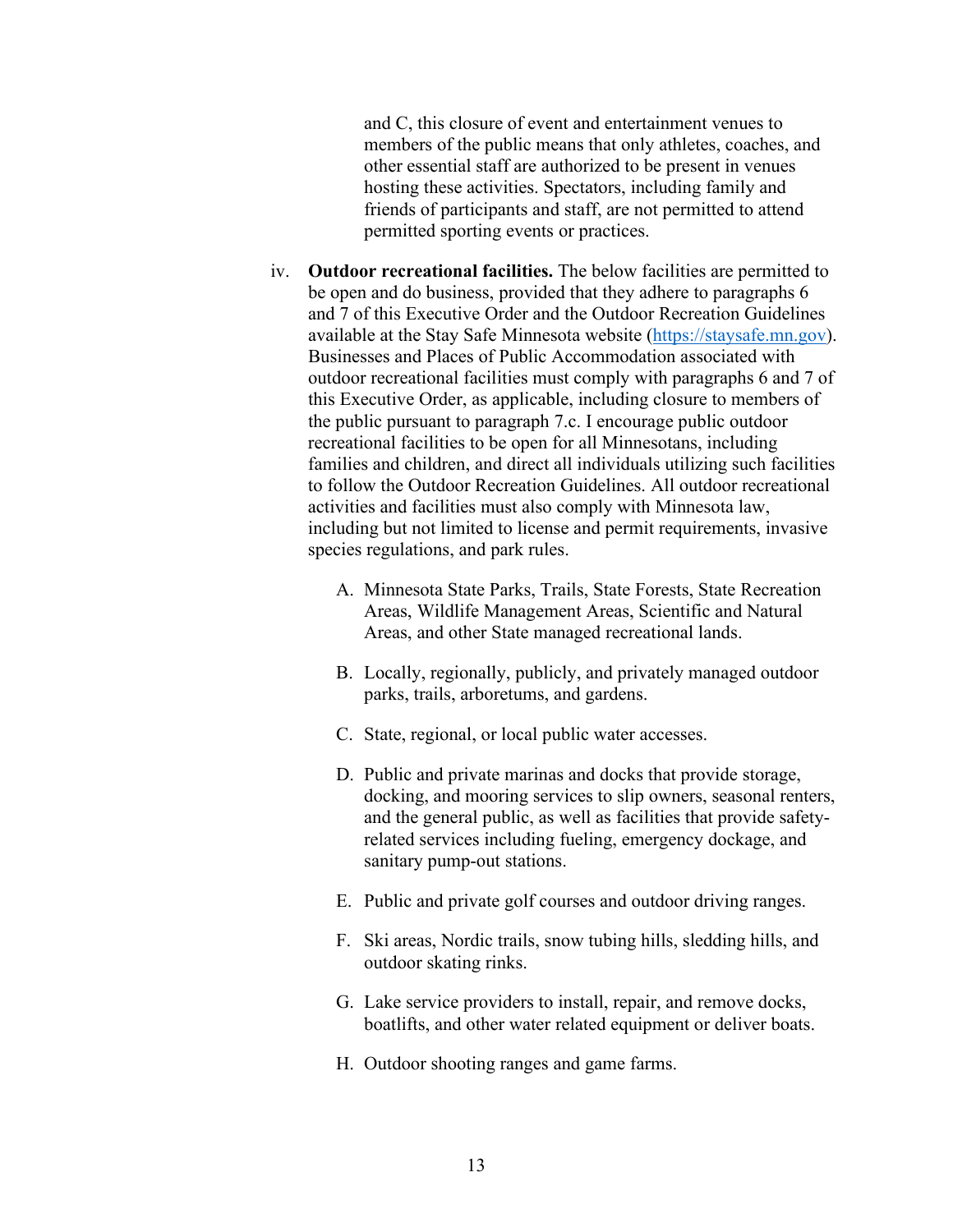- I. Outdoor recreational equipment rental outlets. Equipment may be rented but only if the equipment can be effectively sanitized between uses. Such outlets must implement clear check-in and check-out procedures that minimize contact between customers and workers. Any rentals must be conducted in accordance with the Outdoor Recreation Guidelines.
- J. Dispersed and remote camping sites in accordance with the Outdoor Recreation Guidelines. A dispersed campsite is a single campsite, not in a developed campground, used for overnight camping. A remote campsite is a designated backpack or watercraft campsite, not in a developed campground, used for overnight camping.
- K. Public and private campgrounds that have adopted a COVID-19 Preparedness Plan in accordance with the Guidance for Campgrounds website [\(https://www.dnr.state.mn.us/aboutdnr/safely-opening-outdoor](https://www.dnr.state.mn.us/aboutdnr/safely-opening-outdoor-recreation.html)[recreation.html\)](https://www.dnr.state.mn.us/aboutdnr/safely-opening-outdoor-recreation.html).
- L. Charter boats and launches that have adopted a COVID-19 Preparedness Plan in accordance with Guidance for Charter and Launch Boats website [\(https://www.dnr.state.mn.us/aboutdnr/safely-opening-outdoor](https://www.dnr.state.mn.us/aboutdnr/safely-opening-outdoor-recreation.html)[recreation.html\)](https://www.dnr.state.mn.us/aboutdnr/safely-opening-outdoor-recreation.html).
- M. Guided and instructional activities such as guided fishing or birding that do not require gatherings prohibited by paragraph 6.c, adhere to social distancing requirements, involve persons from the same household, and are conducted in accordance with the Outdoor Recreation Guidelines. This paragraph does not apply to activities covered by paragraphs 7.c.vii or 7.f.
- N. Any other outdoor recreation activities and facilities that may be designated in the Outdoor Recreation Guidelines.
- v. Barbershops, salons, and other Establishments Providing Personal Care Services may remain open. Occupancy must not exceed 50 percent of the normal occupant capacity as determined by the fire marshal, with a maximum of 250 people in a single self-contained space. Workers, customers, and clients must follow all requirements, including face-covering requirements, as set forth in the applicable guidance available at the Stay Safe Minnesota website [\(https://staysafe.mn.gov\)](https://staysafe.mn.gov/).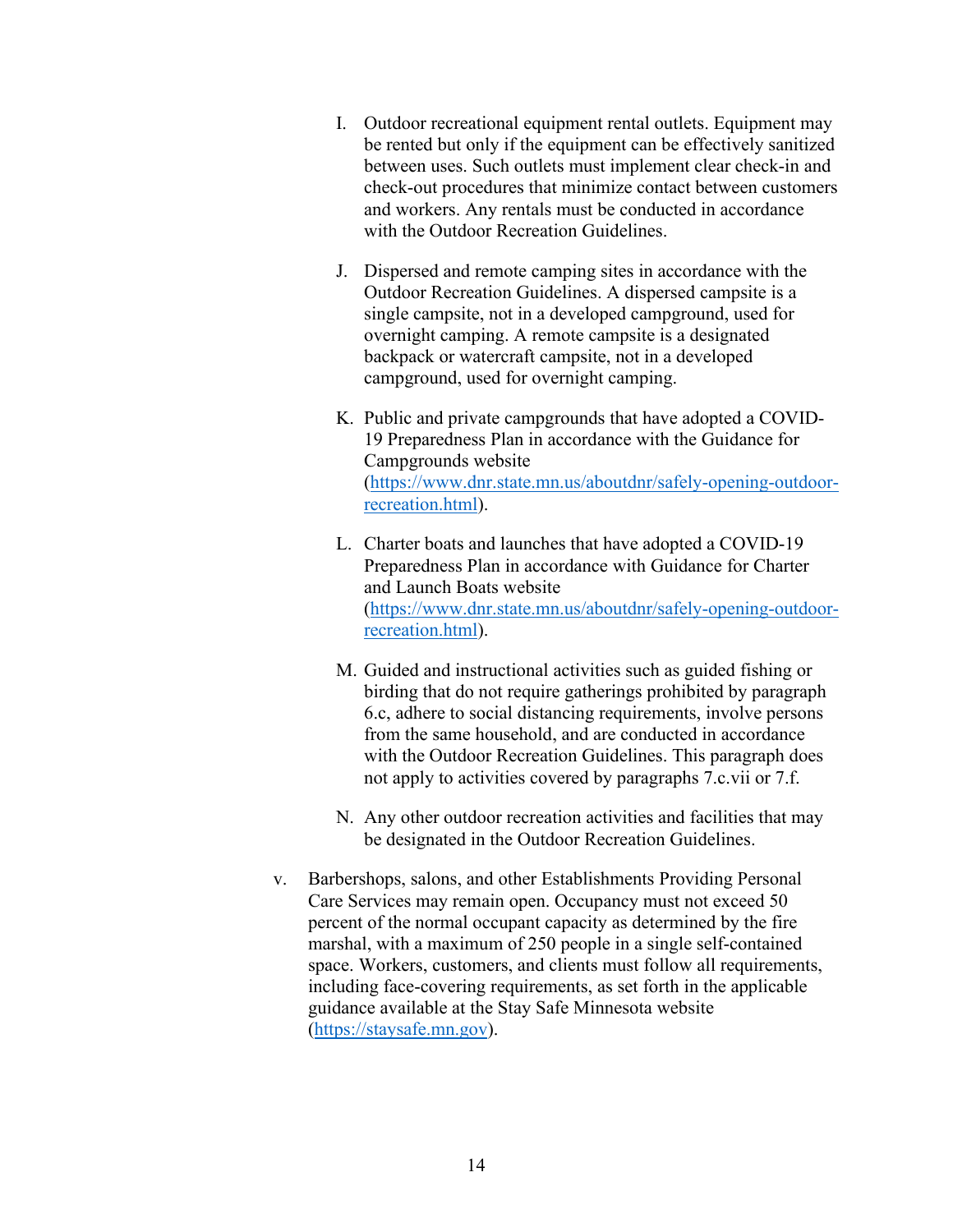- vi. This Executive Order does not prohibit a worker or supplier of a Place of Public Accommodation from entering, exiting, using, or occupying that Place of Public Accommodation in their professional capacity.
- vii. Places of Public Accommodation not within the categories set forth in paragraph 7.c.iii may be open to members of the public, provided that they follow the requirements for all businesses set forth below and any applicable industry-specific guidance available on the Stay Safe Minnesota website [\(https://staysafe.mn.gov\)](https://staysafe.mn.gov/).
- d. **Requirements for all businesses.** Since June 29, 2020, all businesses in Minnesota (whether Critical or Non-Critical) have been required to have a COVID-19 Preparedness Plan ("Plan") and implement that plan. All businesses must continue to follow the same requirements. Each Plan must provide for the business's implementation of guidance for their specific industry or, if there is no specific guidance, general guidance for all businesses, as well as Minnesota OSHA Standards and MDH and CDC Guidelines in their workplaces. These requirements are set forth in guidance ("Plan Guidance") available on the Stay Safe Minnesota website [\(https://staysafe.mn.gov\)](https://staysafe.mn.gov/).
	- i. **Required Plan content.** As set forth in the Plan Guidance, at a minimum, each Plan must adequately address the following areas:
		- A. **Require work from home whenever possible.** All Plans must ensure that all workers who can work from home continue to do so.
		- B. **Ensure that sick workers stay home.** All Plans must establish policies and procedures, including health screenings, that prevent sick workers from entering the workplace.
		- C. **Social distancing.** All Plans must establish social distancing policies and procedures.
		- D. **Worker hygiene and source control.** All Plans must establish hygiene and source control policies for workers.
		- E. **Cleaning, disinfection, and ventilation protocols.** All Plans must establish cleaning, disinfection, and ventilation protocols for areas within the workplace.
	- ii. **Customer facing businesses.** All businesses that are customer facing (*i.e.*, businesses that have in-person customer interactions) must include additional Plan provisions to keep the public and workers safe as set forth in the applicable guidance available on the Stay Safe Minnesota website [\(https://staysafe.mn.gov\)](https://staysafe.mn.gov/). This includes requirements that workers and customers must maintain physical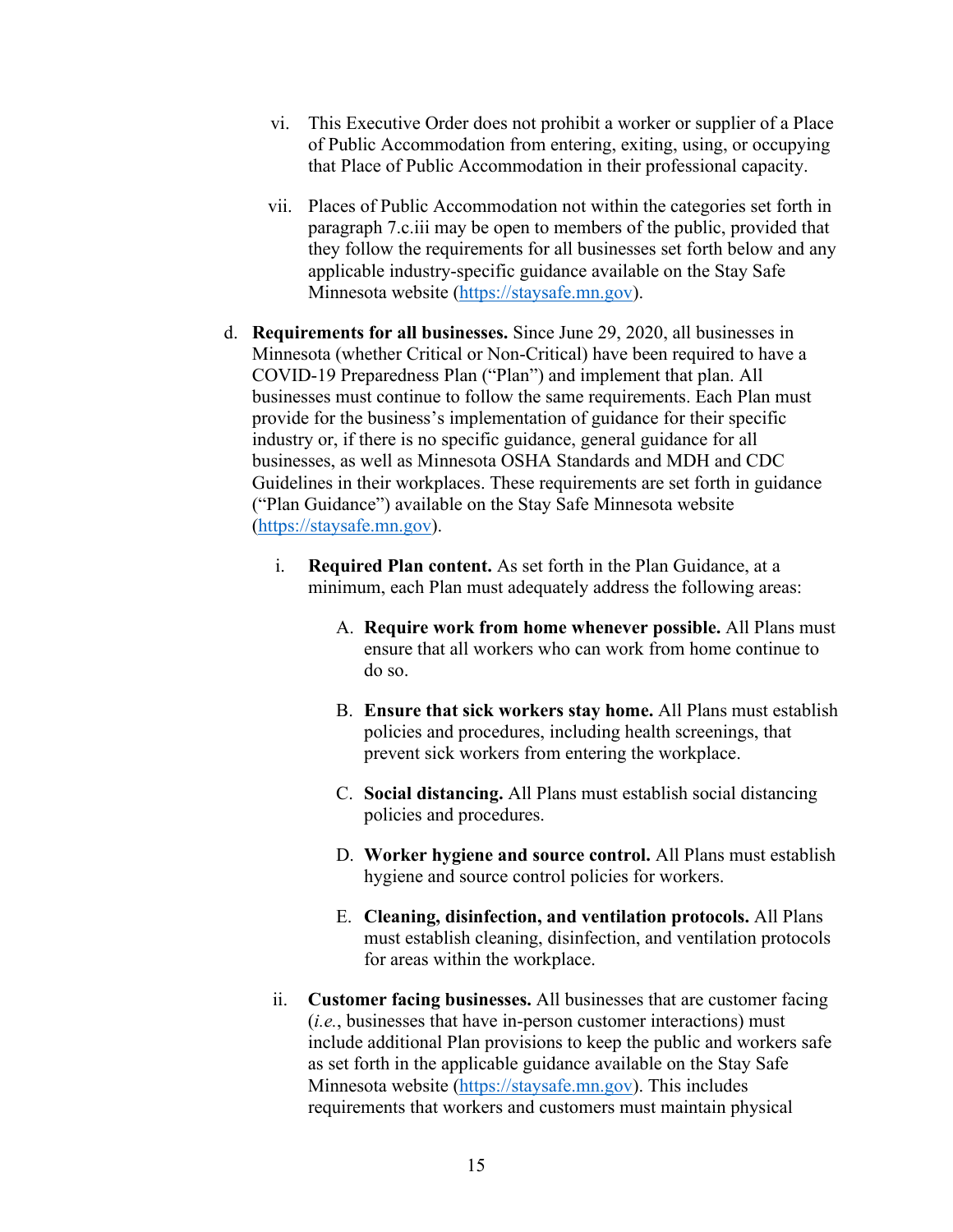distancing of 6 feet and that store occupancy must not exceed limits set forth in the guidance. In customer facing businesses that share common areas, such as malls, all Plans must similarly include a facility occupancy that must not exceed the limits set forth in the guidance and provide an enhanced sanitizing, cleaning, and disinfecting regimen consistent with Minnesota OSHA Standards and MDH and CDC Guidelines for those common areas. All Plans must also include signage in common areas to discourage congregating.

- iii. **Household services businesses.** All businesses that provide household services (*e.g.*, housecleaning, maid services, and piano tuners) must also develop Plan provisions intended to keep customers and workers safe as set forth in the applicable guidance available on the Stay Safe Minnesota website [\(https://staysafe.mn.gov\)](https://staysafe.mn.gov/).
- iv. **Optional template.** A template COVID-19 Preparedness Plan, which covers the above requirements, is available as part of the Plan Guidance, available on the Stay Safe Minnesota website [\(https://staysafe.mn.gov\)](https://staysafe.mn.gov/).
- v. **Certification and signature.** Senior management responsible for implementing the Plan must sign and certify the Plan, affirming their commitment to implement and follow the Plan.
- vi. **Dissemination and posting.** Each business must provide its Plan, in writing, to all workers, and the Plan must be posted at all of the business's workplaces in locations that will allow for the Plan to be readily reviewed by all workers. Where physical posting is impracticable, the Plan can be posted electronically, provided that the Plan is received by all workers and remains available for their review.
- vii. **Training.** Each business must ensure that training is provided to workers on the contents of its Plan and required procedures, so that all workers understand and are able to perform the precautions necessary to protect themselves and their co-workers. This training should be easy to understand and available in the appropriate language and literacy level for all workers. Businesses should also take steps to supervise workers and ensure that workers understand and adhere to necessary precautions to prevent COVID-19 transmission. Documentation demonstrating compliance with this training requirement must be maintained and made available to regulatory authorities and public safety officers, including DLI, upon request.
- viii. **Compliance.** Workers and management must work together to ensure compliance with the Plan, implement all protocols, policies, and procedures, and create a safe and healthy work environment.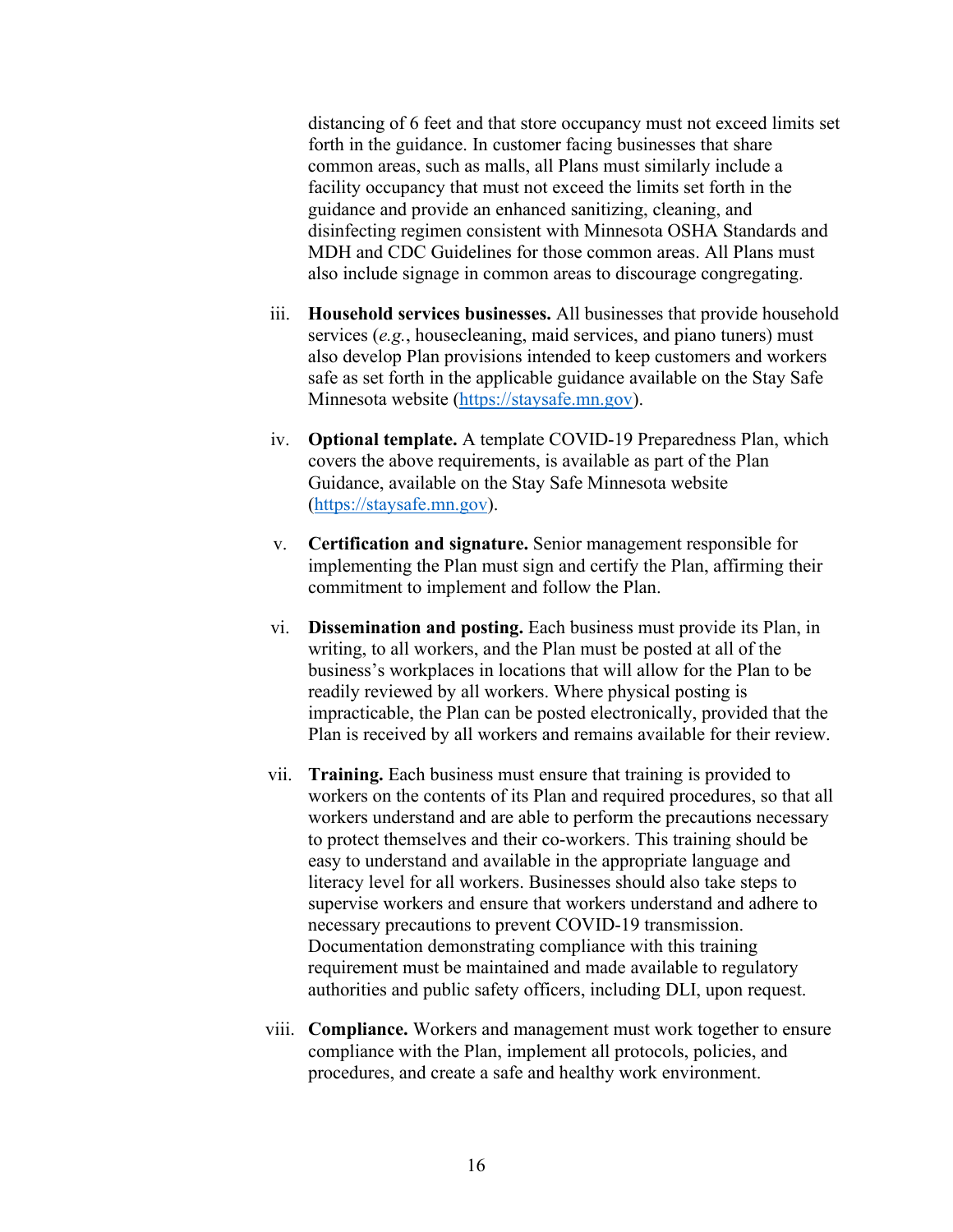- ix. **Exposure notification protocol.** As set forth in the general industry guidance available on the Stay Safe Minnesota website [\(https://staysafe.mn.gov\)](https://staysafe.mn.gov/), businesses must establish a protocol for identifying and communicating with workers who may have been exposed to a person with COVID-19 symptoms or who has tested positive for COVID-19 while at work.
- x. **Availability to regulatory authorities and public safety officers.**  Businesses do not need to submit their Plans for preapproval. Upon request, businesses must make their Plans available to regulatory authorities and public safety officers, including DLI, MDH, the Minnesota Attorney General's Office, and city and county attorneys.
- xi. In the event of a complaint or dispute related to a business's Plan, DLI is authorized to determine whether the Plan adequately implements the applicable guidance, Minnesota OSHA Standards and MDH and CDC Guidelines in its workplaces.
- e. **Child care.** Licensed child care providers, including child care centers, certified child care centers, family and group day care homes, and license exempt child care, may continue to operate and serve families. Child care providers continuing to operate must do so in accordance with the following requirements:
	- i. Child care providers other than family, friends, or neighbors providing license exempt care to children from only one household must adhere to the requirements set forth in paragraph 7.d of this Executive Order, including development and implementation of a COVID-19 Preparedness Plan in accordance with applicable guidance for schools and child care available on the Stay Safe Minnesota website [\(https://staysafe.mn.gov/\)](https://staysafe.mn.gov/).
	- ii. Child care providers must comply with any public restrictions implemented by the manager or owner of property or facilities used by the program, including any restrictions set by schools or school districts on use of their facilities.
- f. **Youth Programs.** Youth programs that provide care or supervision of children can continue to operate if they can do so safely in accordance with the COVID-19 Prevention Guidance for Youth and Student Programs available on the Stay Safe Minnesota website (https://staysafemn.gov/).
	- i. "Youth Programs" means programs providing care or enrichment to children or adolescents that require registration and have on-site supervision. This includes certified child care centers, youth enrichment programs, programs exempt from licensure, community education classes, community center based programs, school age care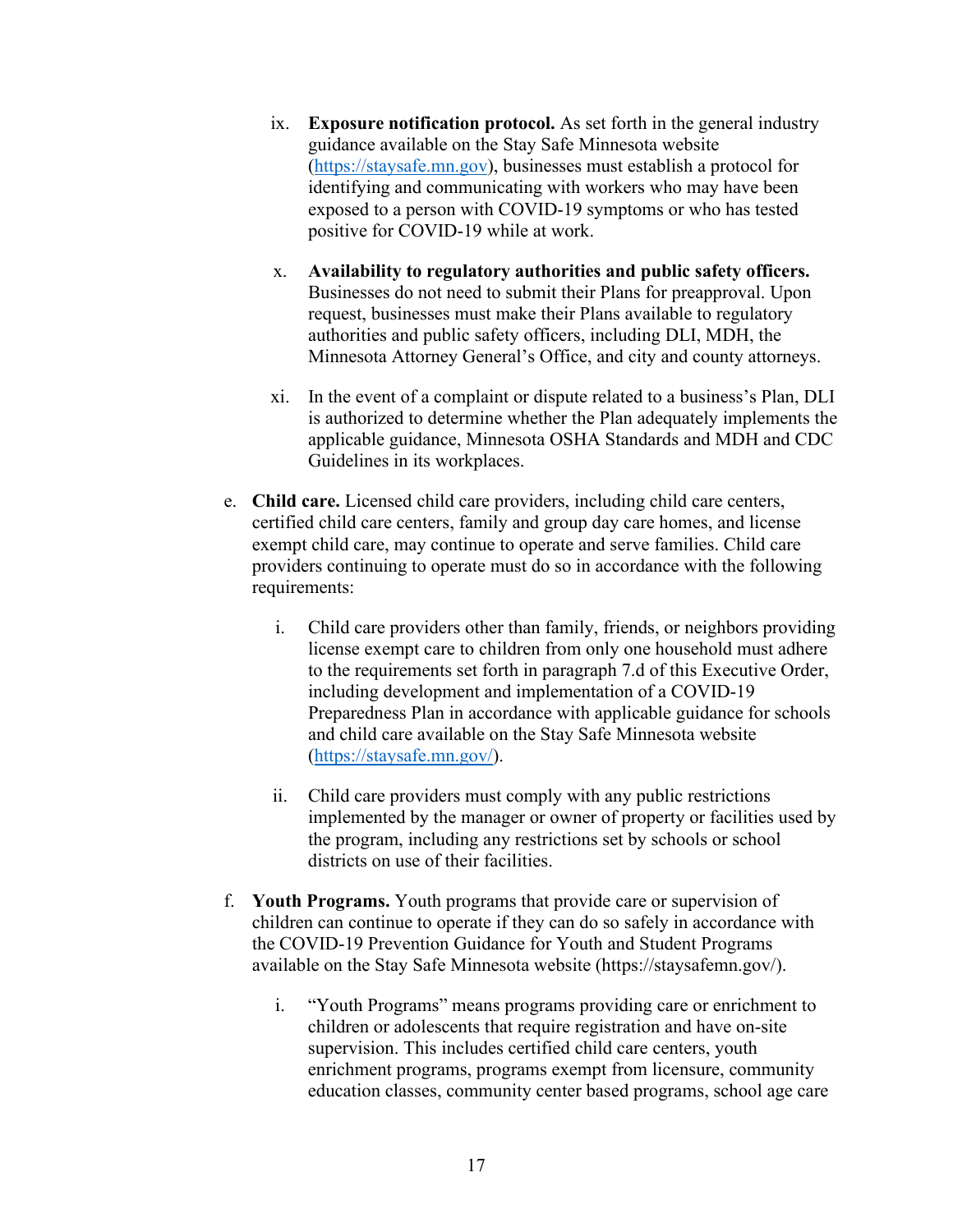programs operated by public and private schools, parks and recreation programs, art programs, and day camps (but not overnight camps). "Youth Programs" does not include:

- A. Licensed child care facilities or school-district summer learning programs; or
- B. Organized Youth Sports organizations and programs, described in paragraph 7.g, unless the primary purpose of the program is to provide care or supervision to children or youth, and not provide sports instruction or competition.
- ii. Youth Programs must adhere to the requirements set forth in paragraph 7.d of this Executive Order, including development and implementation of a COVID-19 Preparedness Plan in accordance with guidance for youth and student programs available on the Stay Safe Minnesota website (https://staysafemn.gov/). COVID-19 Preparedness Plans must be distributed, available for review, and followed by participants and their parents or guardians.
- iii. Youth Programs must comply with any public health restrictions implemented by the manager or owner of property or facilities used by the program, including any restrictions set by schools or school districts on the use of their facilities.
- g. **Organized Youth Sports.** Organized Youth Sports organizations and programs must stop all in-person activities—including practices, group workouts, games, and tournaments.
	- i. "Organized Youth Sports" means any sports activity, where participants are children or adolescents, organized by an entity, association, club, or organization providing for registration of participants and oversight on a regular basis for a defined period of time. Sports activities within this definition include all sports offered by schools (public and nonpublic), the Minnesota State High School League, or similar organizations, as well as dance, cheerleading, and other sports traditionally offered by supplemental associations or organizations.
	- ii. The requirement in this paragraph, 7.g, that Organized Youth Sports organizations and programs stop in-person activities does not apply to:
		- A. Child care providers and Youth Programs as set forth in paragraphs 7.e and 7.f that have as their primary purpose to provide care and supervision to children or youth.
		- B. Physical education instruction that meets academic requirements as part of the school day.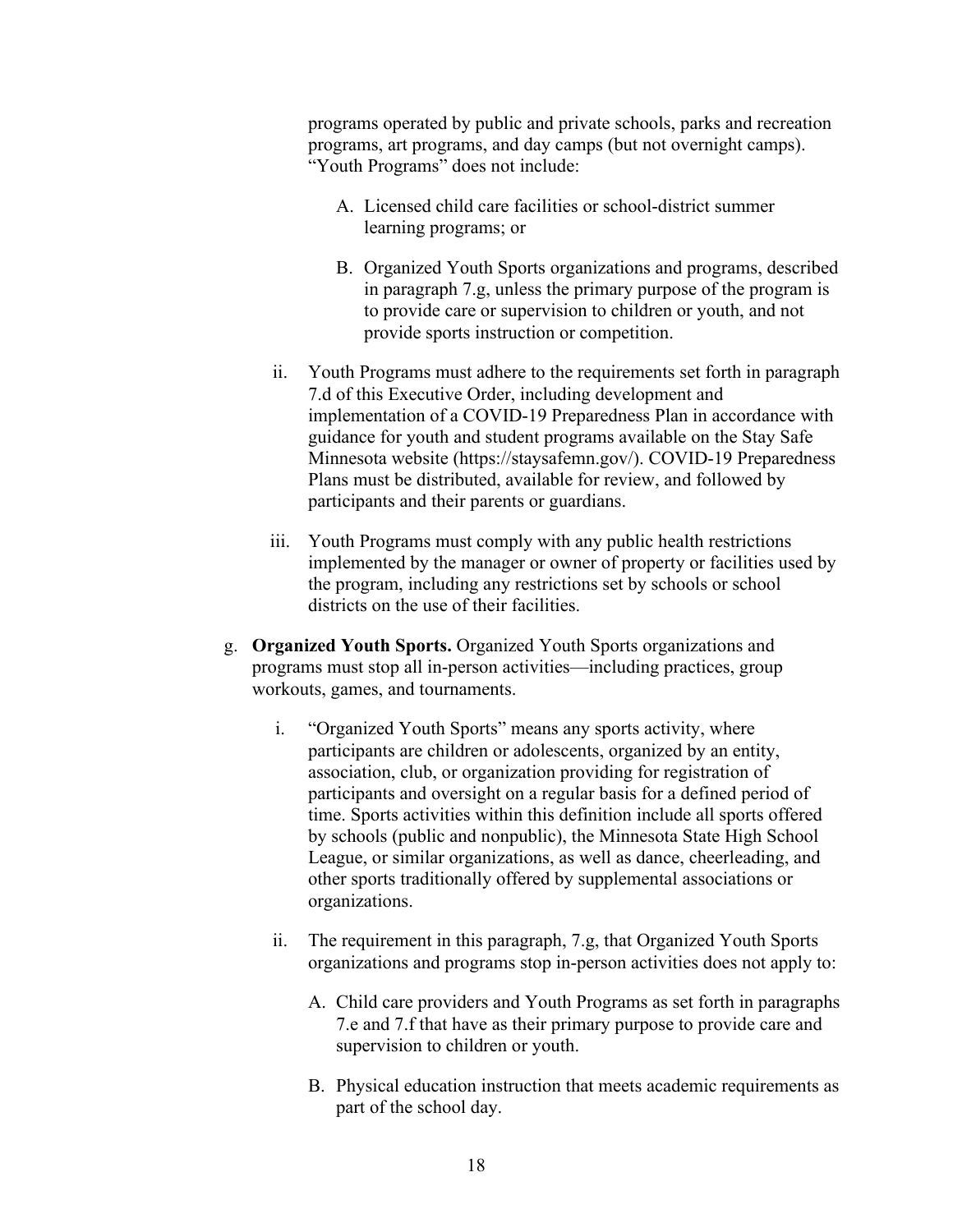- C. Participation in outdoor recreational activities or sports by an individual or individuals within a single household as allowed by paragraph 6.b.
- h. **Organized Adult Sports.** Organized Adult Sports organizations and programs must stop all in-person activities—including practices, group workouts, games, and tournaments.
	- i. "Organized Adult Sports" means any sports activity, where participants are adults, organized by an entity, association, club, or organization providing for registration of participants and oversight on a regular basis for a defined period of time.
	- ii. The requirement in this paragraph, 7.h, that Organized Adult Sports stop in-person activities does not apply to:
		- A. Participation in outdoor recreational activities or sports by an individual or individuals within a single household as allowed by paragraph 6.b of this Executive Order.
		- B. Professional sports, meaning sports in which the athletes receive non-de minimis payment for performance.
		- C. Any collegiate or university institution team or athlete participating in intercollegiate athletics, provided that the team or athlete follows guidance for sports activities as listed in *Recommendations for Different Levels of COVID-19 Transmission Among Higher Education Institutions*, available at MDH's Institutes of Higher Education website [\(https://www.health.state.mn.us/diseases/coronavirus/schools/ihe.](https://www.health.state.mn.us/diseases/coronavirus/schools/ihe.%20html)  [html\)](https://www.health.state.mn.us/diseases/coronavirus/schools/ihe.%20html).
- i. **Higher education institutions.** Higher education institutions, in consultation with their governing boards, may offer in-person classes or activities consistent with MDH guidelines for offering in-person or on-site activities and programming at higher education institutions. Higher education institutions must follow guidelines available at MDH's Institutes of Higher Education website

[\(https://www.health.state.mn.us/diseases/coronavirus/schools/ihe.html\)](https://www.health.state.mn.us/diseases/coronavirus/schools/ihe.html). This includes following parameters set forth in *Recommendations for Different Levels of COVID-19 Transmission Among Higher Education Institutions,* available at MDH's Institutes of Higher Education website. Education and training programs not registered or licensed with OHE or part of the Minnesota State Colleges and Universities or University of Minnesota systems must follow the guidance provided by the state agency or governing board under which they are authorized to operate. In the absence of an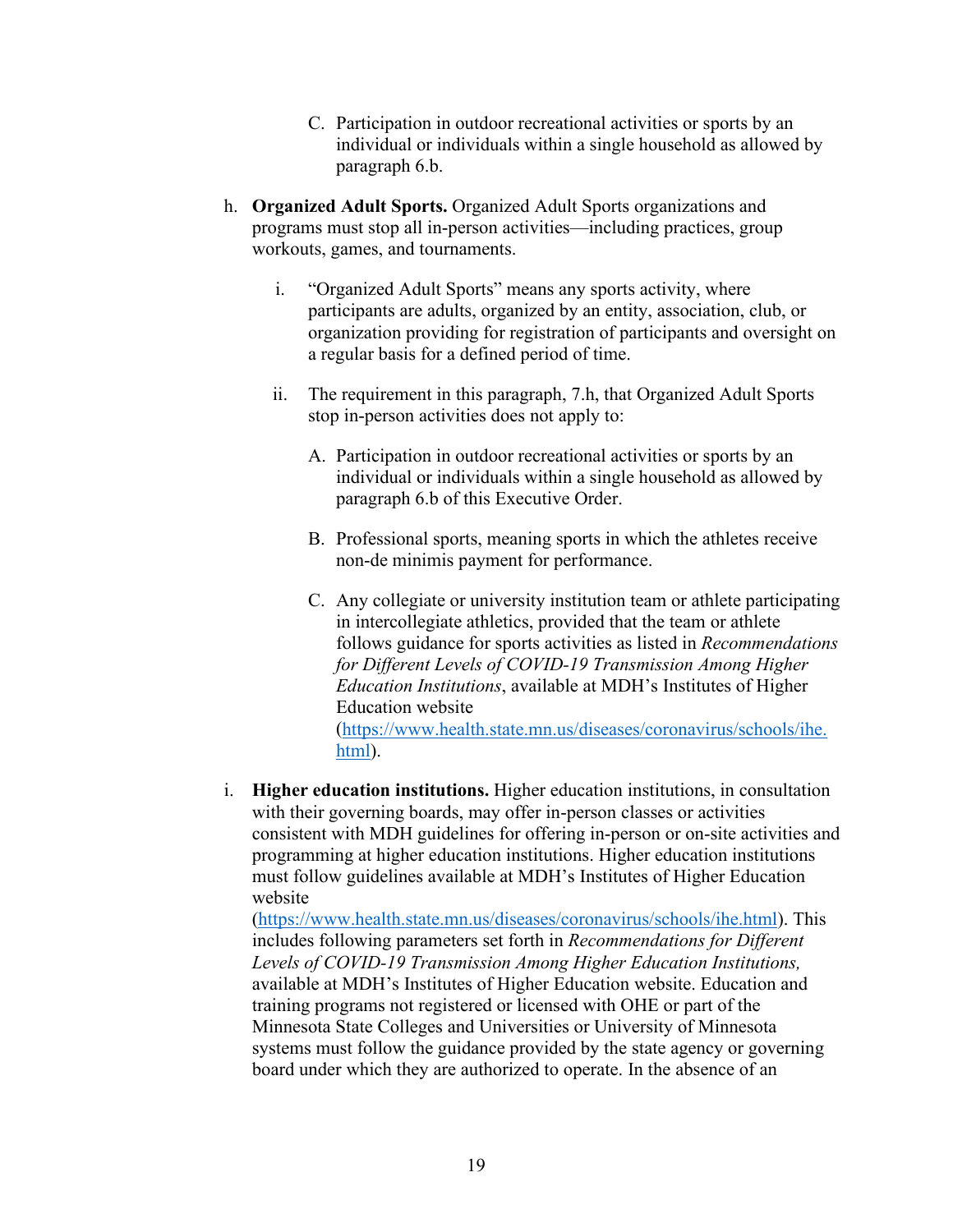applicable state agency or governing board, higher education institutions must follow MDH guidelines.

- i. **Higher education definitions.** For the purposes of paragraph 7.i of this Executive Order:
	- A. "Higher education institution" means the Minnesota State Colleges and Universities, the University of Minnesota, private colleges and universities and all other post-secondary institutions, including but not limited to institutions licensed and registered with the OHE, with a physical campus in the State.
	- B. "Staff and instructors" means all employees, contractors, and volunteers of a higher education institution, including but not limited to janitorial and cleaning professionals, secretarial and administrative professionals, instructors, instructor assistants, researchers, research assistants, graduate assistants, faculty, and administrators.
	- C. "Students" means any person enrolled at a higher education institution.
	- D. "Activities" includes, but is not limited to, testing, short-term training programs, student services, advising, clinical rotations or placements, customized training, internships, campus visits, programs, credit and non-credit classes, and all research activities and functions.
- ii. **Requirements for higher education institutions**. Higher education institutions must continue to establish and implement a higher education institution COVID-19 Preparedness Plan ("Higher Ed Plan"). Each Higher Ed Plan must provide for implementation of Minnesota OSHA Standards and MDH and CDC Guidelines in classrooms, labs, or other areas that students and staff may visit. Such requirements, which are adaptable to higher education institutions, are set forth in the general guidance available at the Stay Safe Minnesota website [\(https://staysafe.mn.gov\)](https://staysafe.mn.gov/) and other applicable guidelines.
	- A. **Required Higher Ed Plan content.** At a minimum, each Higher Ed Plan must adequately address the following areas:
		- 1. **Follow OHE and MDH guidance.** All in-person activities must be subject to limitations set forth in relevant OHE and MDH guidance.
		- 2. **Ensure that sick students and institution staff and instructors stay home.** Each Higher Ed Plan must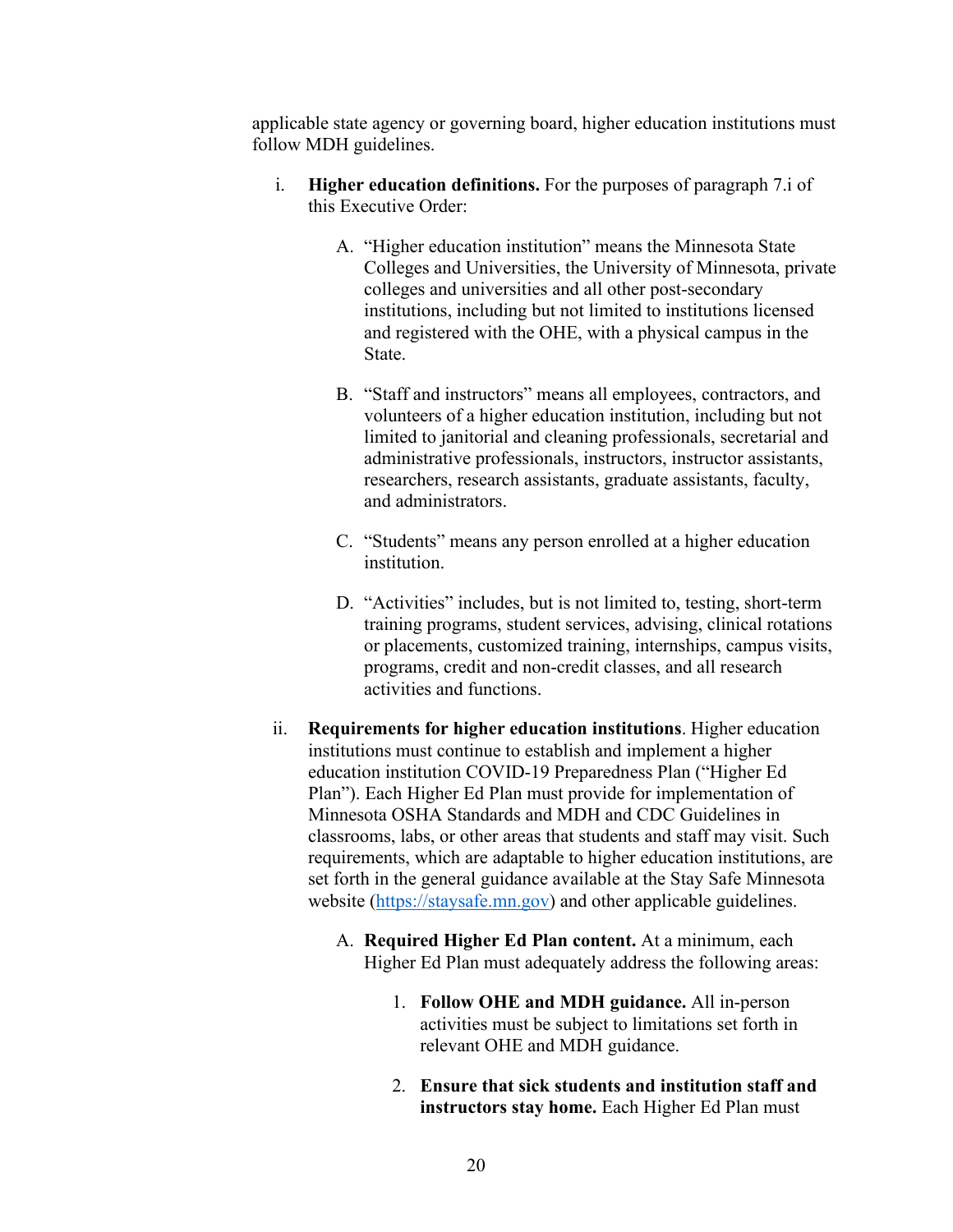establish policies and procedures, including health screenings, that prevent sick students or institution staff and instructors from entering the institution for inperson or on-site activities.

- 3. **Require social distancing and face-coverings.** Each Higher Ed Plan must implement social distancing policies and procedures set forth by the CDC and MDH. Higher Ed Plans must also include signage in common areas to discourage gathering. Each Higher Ed Plan must ensure compliance with the applicable facecovering requirements set forth in Executive Order 20- 81.
- 4. **Implement cleaning and disinfection protocols.** Each Higher Ed Plan must establish cleaning and disinfection protocols for areas within the institution where students, staff, and instructors may visit and provide an enhanced sanitizing, cleaning, and disinfecting regimen consistent with Minnesota OSHA Standards and MDH and CDC Guidelines for common areas.
- B. **Certification and signature.** Institutional leadership responsible for implementing the Higher Ed Plan must sign and certify such Higher Ed Plan, affirming their commitment to implement and follow the Higher Ed Plan.
- C. **Dissemination and posting.** A higher education institution must make its Higher Ed Plan available according to applicable guidance.
- D. **Training.** Higher education institutions must ensure that staff and instructors are trained on the contents of their Higher Ed Plan according to applicable guidance.
- 8. **Respect for workers.** Minnesotans must respect the efforts of employers and businesses to protect the safety of their workers and customers by complying with those businesses' social distancing and hygiene instructions. Employers and businesses must post social distancing and hygiene instructions at entrances and in locations that can be easily seen by customers and visitors.
- 9. **Enhanced local measures permitted.** Nothing in this Executive Order or previous Executive Orders should be construed to prohibit or prevent political subdivisions from implementing, within their jurisdictions and pursuant to applicable law and authority, restrictions beyond the restrictions contained in this Executive Order, as long as those additional restrictions have a real or substantial relation to the public health crisis caused by COVID-19. Pursuant to Minnesota Statutes 2020, section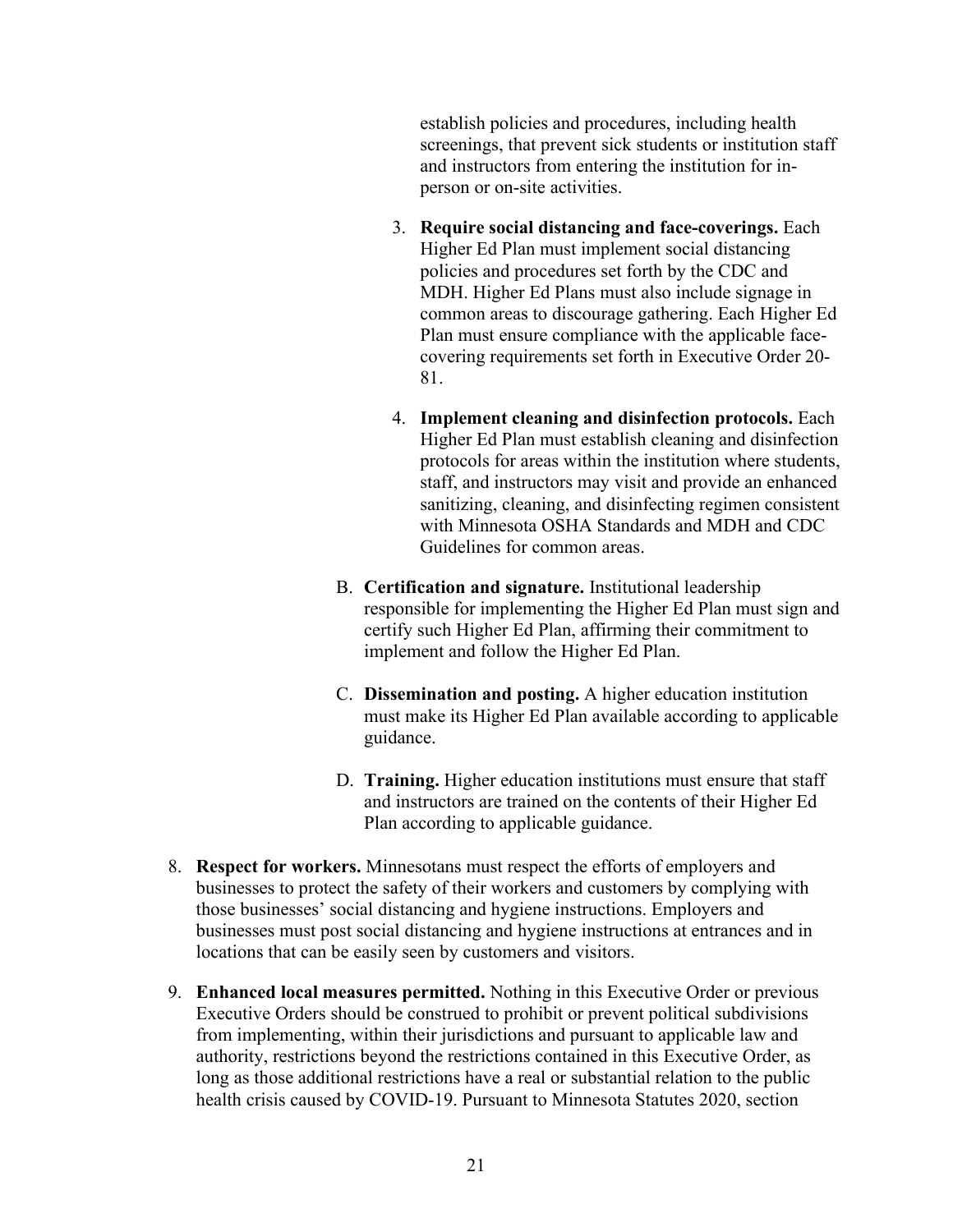12.32, political subdivisions may not relax or reduce this Executive Order's restrictions. In other words, to the extent that they have authority to do so, cities and other political subdivisions may take actions that are more protective of the public health but may not take actions that are less protective of the public health.

10. **Enforcement.** I urge all Minnesotans to voluntarily comply with this Executive Order. Pursuant to Minnesota Statutes 2020, section 12.45, an individual who willfully violates this Executive Order is guilty of a misdemeanor and upon conviction must be punished by a fine not to exceed \$1,000 or by imprisonment for not more than 90 days. Any business owner, manager, or supervisor who requires or encourages any of their employees, contractors, vendors, volunteers, or interns to violate this Executive Order is guilty of a gross misdemeanor and upon conviction must be punished by a fine not to exceed \$3,000 or by imprisonment for not more than a year. In addition to those criminal penalties, the Attorney General, as well as city and county attorneys, may investigate and seek any civil relief available pursuant to Minnesota Statutes 2020, section 8.31, for violations or threatened violations of this Executive Order, including but not limited to injunctive relief, civil penalties in an amount to be determined by the court, up to \$25,000 per occurrence, costs of investigation and reasonable attorney's fees and costs, and other equitable relief as determined by the court in accordance with section 8.31. State and local licensing and regulatory entities that inspect businesses for compliance with rules and codes to protect the public are encouraged to assess regulated businesses' compliance with this Executive Order and use existing enforcement tools to bring businesses into compliance. Nothing in this Executive Order is intended to encourage or allow law enforcement to transgress individual constitutional rights

Pursuant to Minnesota Statutes 2020, section 4.035, subdivision 2, and section 12.32, this Executive Order is effective immediately upon approval by the Executive Council. It remains in effect until the peacetime emergency declared in Executive Order 20-01 is terminated or until it is rescinded by proper authority.

A determination that any provision of this Executive Order is invalid will not affect the enforceability of any other provision of this Executive Order. Rather, the invalid provision will be modified to the extent necessary so that it is enforceable.

Signed on November 18, 2020.

 $\mathcal{F}$  g. mall

 **Tim Walz** Governor